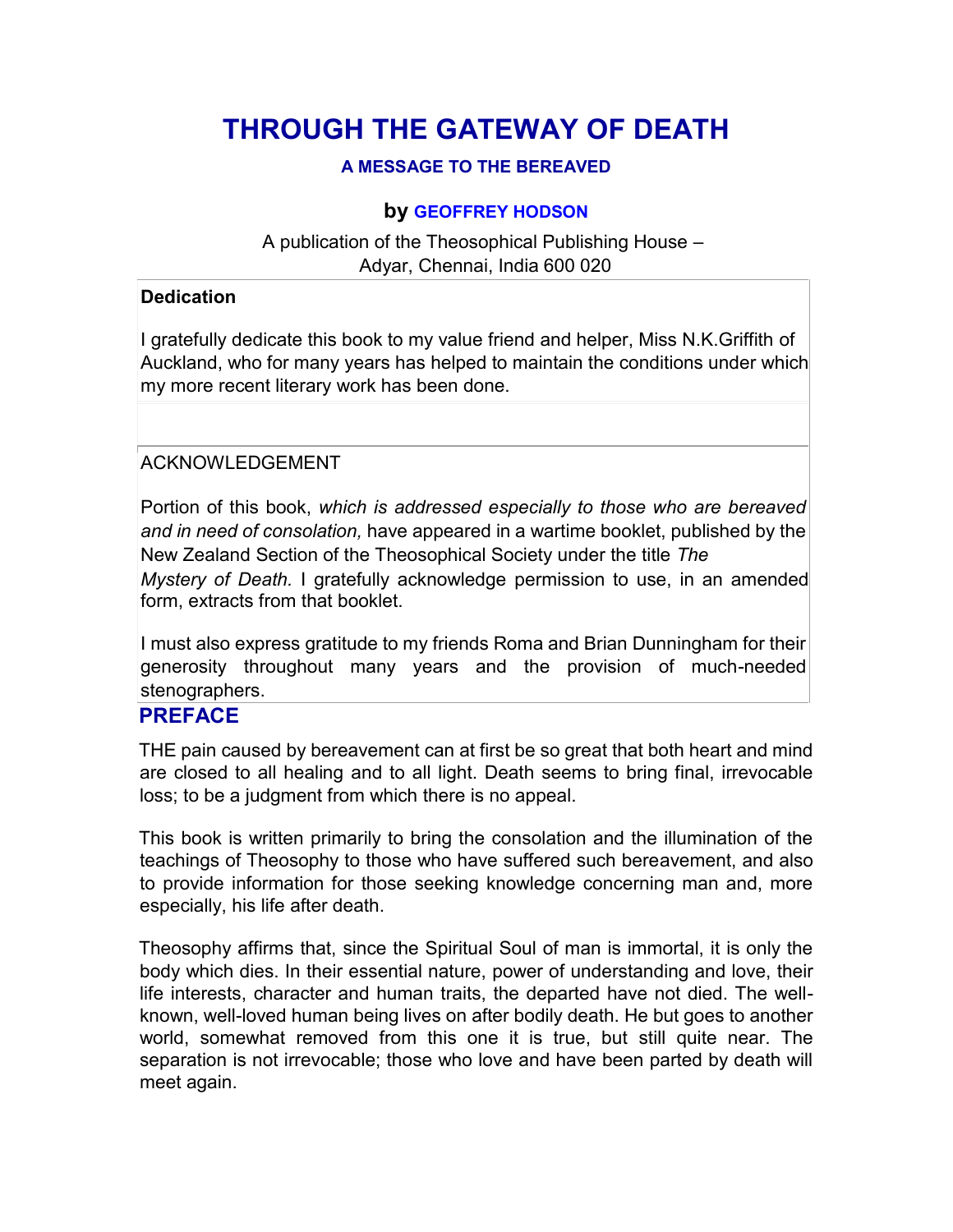Theosophy tells whither the deceased have gone, under what conditions they now exist and how reunion will occur. Definitely and precisely, Theosophy answers all questions of the sorrowing heart. It offers neither vague tenets nor Scriptural texts alone and makes no appeal to blind faith; for its teachings are founded upon centuries of scientifically conducted research, the results of which have been checked and counter-checked by successive generations of trained Seers.

GEOFFREY HODSON

Epsom, Auckland, New Zealand. 1953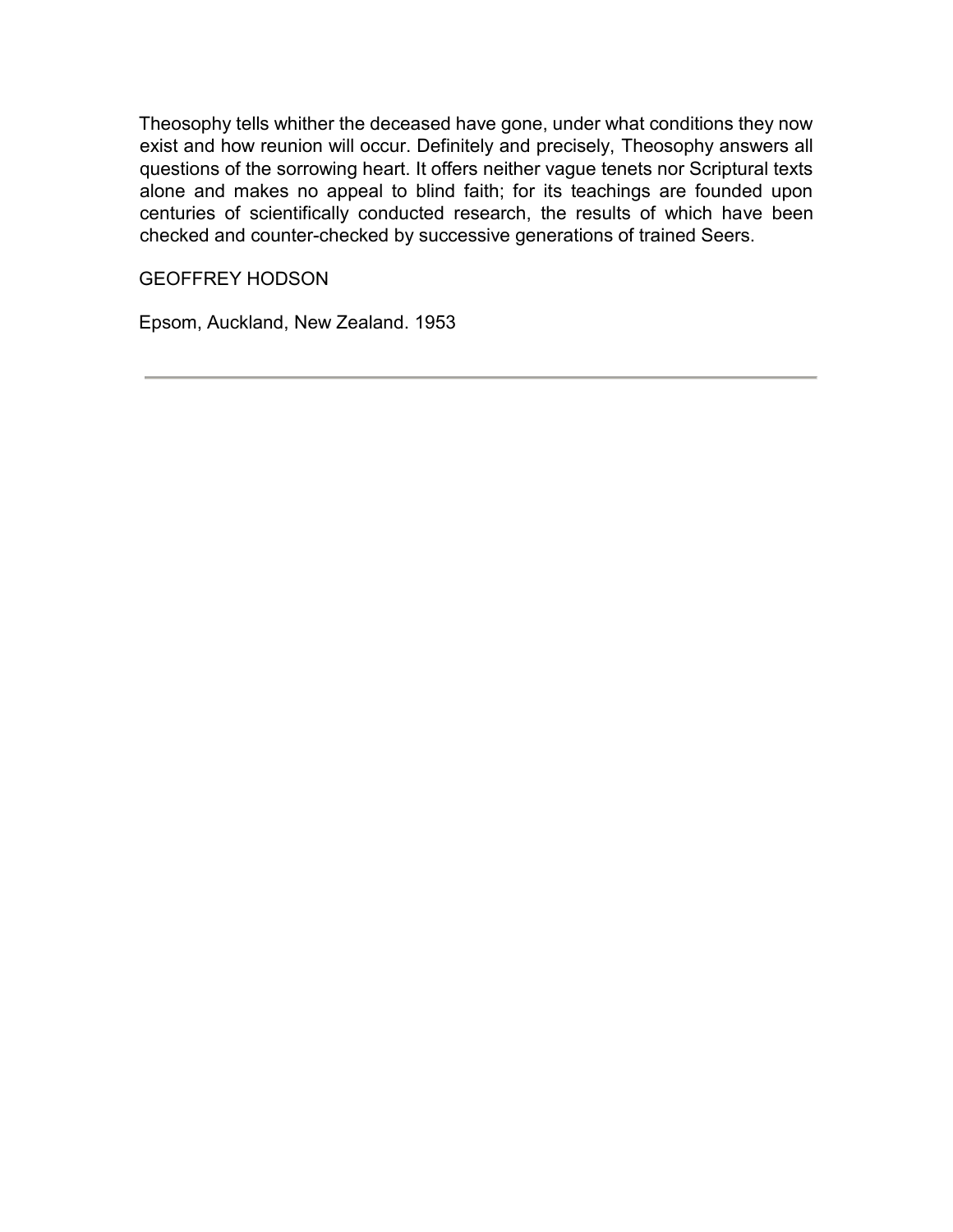## **CONTENTS**

CHAPTER

- I. The Means of Researc[h](http://www.theosophical.ca/GatewayDeath.htm#Means)
- II. The Process of Dying
- III. First Experiences After Deat[h](http://www.theosophical.ca/GatewayDeath.htm#First)
- IV. Varied Activities After Death[.](http://www.theosophical.ca/GatewayDeath.htm#Varied)
- V. [Th](http://www.theosophical.ca/GatewayDeath.htm#reunion)e [Re](http://www.theosophical.ca/GatewayDeath.htm#reunion)unio[n](http://www.theosophical.ca/GatewayDeath.htm#reunion) of Th[ose](http://www.theosophical.ca/GatewayDeath.htm#reunion) Who Love
- VI. Suicid[e](http://www.theosophical.ca/GatewayDeath.htm#suicide)
- VII. Purgator[y](http://www.theosophical.ca/GatewayDeath.htm#Purgatory)
- VIII. T[h](http://www.theosophical.ca/GatewayDeath.htm#Soldier)e Soldier After Death
- IX. The Child After Deat[h](http://www.theosophical.ca/GatewayDeath.htm#Child)
- X. How to Prepare for Deat[h](http://www.theosophical.ca/GatewayDeath.htm#Prepare)
- XI. The Seven Vestures of the Sou[l](http://www.theosophical.ca/GatewayDeath.htm#Ssseven)
- XII. Philosophers and Poets and the Life After Deat[h](http://www.theosophical.ca/GatewayDeath.htm#Philos)

The Source of Theosophical Knowledg[e](http://www.theosophical.ca/GatewayDeath.htm#Source)

A Method of Meditation

Theosophy and the Theosophical Society

#### **CHAPTER I**

#### **THE MEANS OF RESEARCH**

#### **The Long, Mysterious Exodus of Death**

THE subject of the life after death can scarcely fail to be of the greatest interest and importance to every one of us; for who is there among us who has not been called upon to experience the pain of bereavement, felt a desire to know where the loved ones have gone and something of the conditions of the life after death into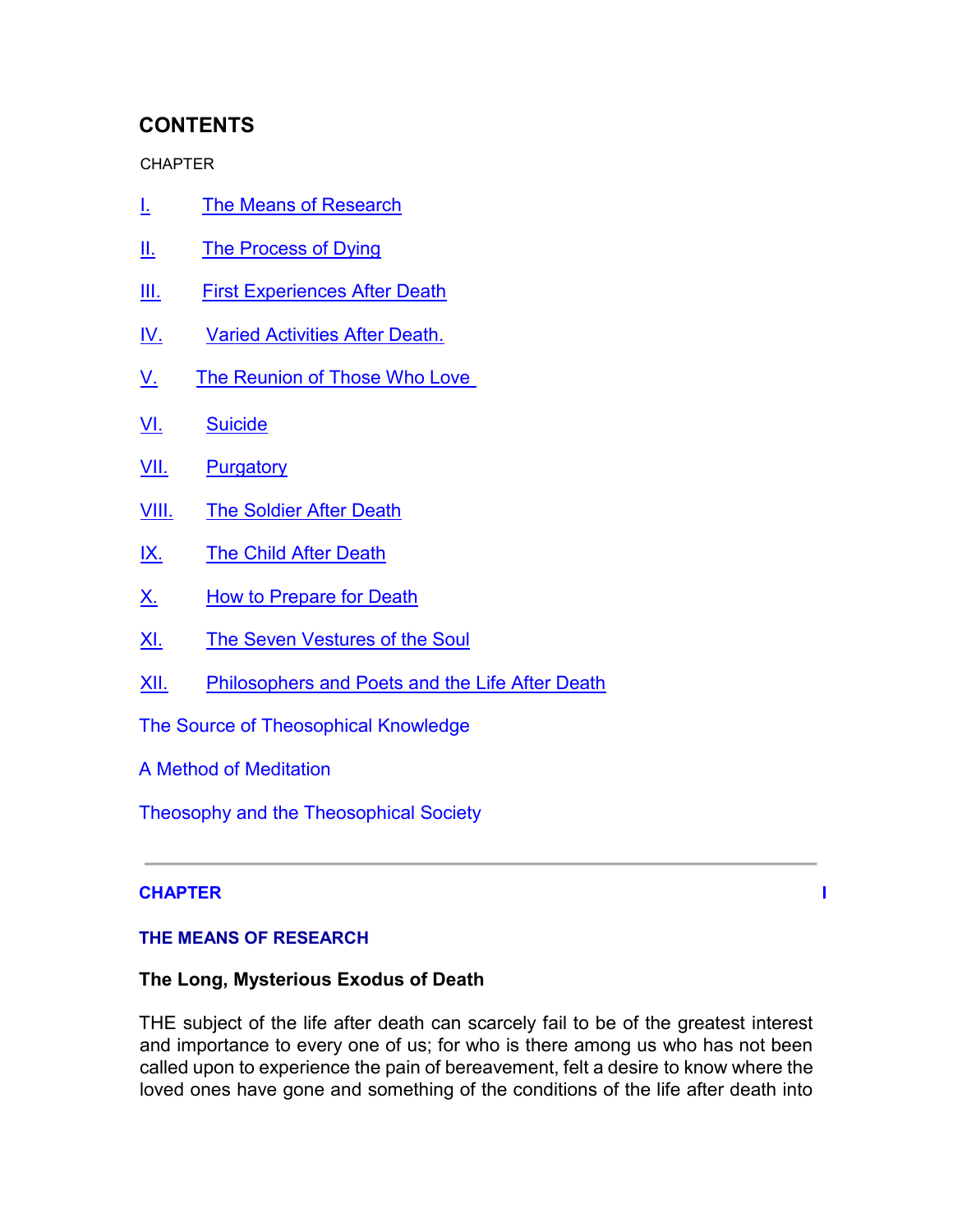which they have entered and upon which we must all embark when our time comes, as one day inevitably it must? "The long, mysterious exodus of death", as it has been called, is therefore a subject which we do well to consider.

Many questions present themselves. Here are some of them:

Does death bring the extinction of human identity? Were the deceased aware of the immediate approach of death?

Were they conscious of the process of dying?

How is the life after death entered upon?

To what conditions does the Soul awaken after death? Is there continuity of personality, with memory, affection, sympathy and continued interests? Is there time, business, work, pressure there, or is one free of these in the life after death?

May we hope for reunion with those we love and who have passed away? What should we offer to death? Can one make plans for one's life after the death of the body?

#### **The Body Alone is Mortal**

The teachings of Theosophy possess especial power to console the bereaved and to illumine those who seek knowledge of the life after death. Theosophy has power to console because it affirms most positively that there is a life beyond the grave, that the body alone dies, whilst the immortal Son of God, the real Ego, lives on eternally. Theosophy reaffirms the great teaching in the Bible (*The Apocrypha*) which gives the solution to the problem of life after death in the words: "For God created man for immortality, and made him the image of his own eternity." (*The Wisdom of Solomon*, II. 23.) A Hindu Scripture affirms the same truth:

" Never the spirit was born; the spirit shall cease to be never; Never was time it was not; End and Beginning are dreams! Birthless and deathless and changeless remaineth the spirit forever; Death hath not touched it all, dead though at the house of it seems." -*The Song Celestial*, Sir Edwin Arnold.

There, if we can receive it, is the real answer to the question as to whether life continues after death. Theosophy teaches that the spiritual Soul of man, his true, divine Self, is immortal, eternal and indestructible. Furthermore, this undying Soul of man is evolving to perfection through the experiences of many lives on earth. It is only the body which dies and not the true Self of man, the real individuality behind the bodily veil. Such, then, is the answer to the first of our questions.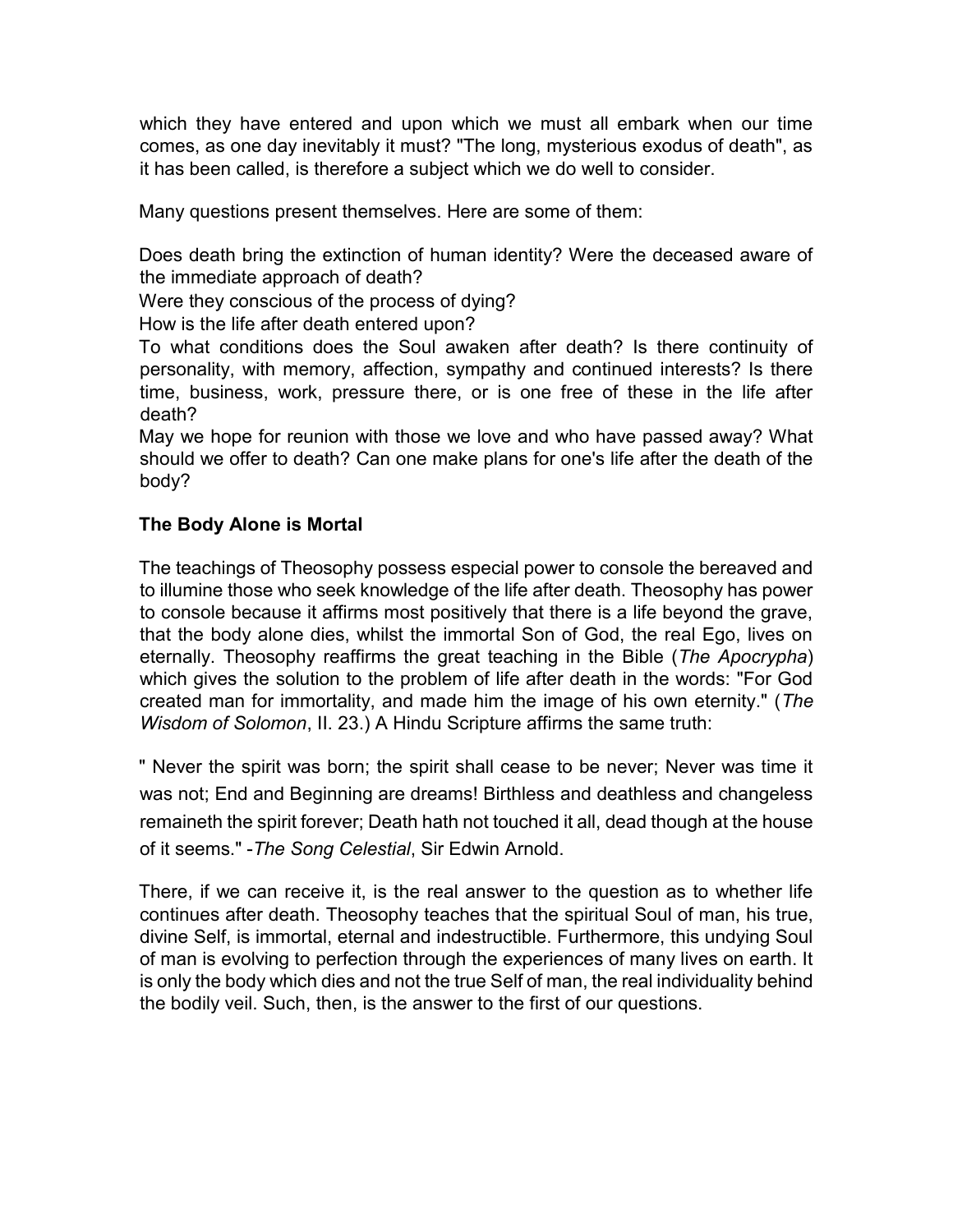#### **Research by Extra-Sensory Perception**

Theosophy has power to illumine also, because it shows how man may know for himself, while still on this earth, the facts of the life beyond the grave. It teaches that there resides in man a faculty by means of which the veil hiding the invisible world from our sight may be rent asunder and the facts and phenomena of that world, the conditions of life in it, may be seen, investigated and understood. This extended vision, which is a sixth sense, latent in the majority, awakened in a few, will be used quite normally and naturally by later Races. When developed in these days, this faculty enables its possessor to do what later Races of mankind will do; namely, to explore at first hand and in full waking consciousness the world of the life after death, to meet its inhabitants face to face, and to study with scientific accuracy the conditions under which they live.

This is an arresting and important statement, one which demands deep consideration. I must ask acceptance of the existence of this faculty as a hypothesis, susceptible of test and proof in due course; for almost all theosophical teachings concerning the invisible worlds are gained by the use of such extended vision as an instrument of research. Direct, positive knowledge is available and can be tested by the appropriate means of investigation; for there resides in each one of us a power of direct seership. As I have said above, this extended vision is latent in the great majority of men, is sporadically active in a few, and is susceptible of development by a process of self-training. The existence of such extra-sensory perception, or ESP as it is now called, is no longer in doubt. Scientific tests, carried out under the strictest precautions through a long period and with thousands of subjects, have proven that clairvoyance, clairaudience and telepathy are powers possessed by large numbers of people. **[***The Reach of the Mind* (Penguin Series) and *New Frontiers of the Mind* (Pelican Series), Dr. J. B. Rhine **]**

#### **The Collected Fruits of Research**

Throughout all ages men and women, seeking to solve the mysterious of life, have submitted themselves to the training necessary to awaken from latency into activity these slumbering powers with which every man is endowed. Generations of seers, having awakened these faculties into controlled activity, have carried out researches into the normally invisible aspects of Nature and of man. The fruits of their investigations are all preserved and have been continually extended checked and counter-checked. As a result, there is available to the student of today a vast treasury of knowledge on every subject to which the mind of man can be turned. The Greeks named this wisdom of the ages *Theosophia,* Divine Wisdom, and modern man possesses a fragment of it in what today is called Theosophy.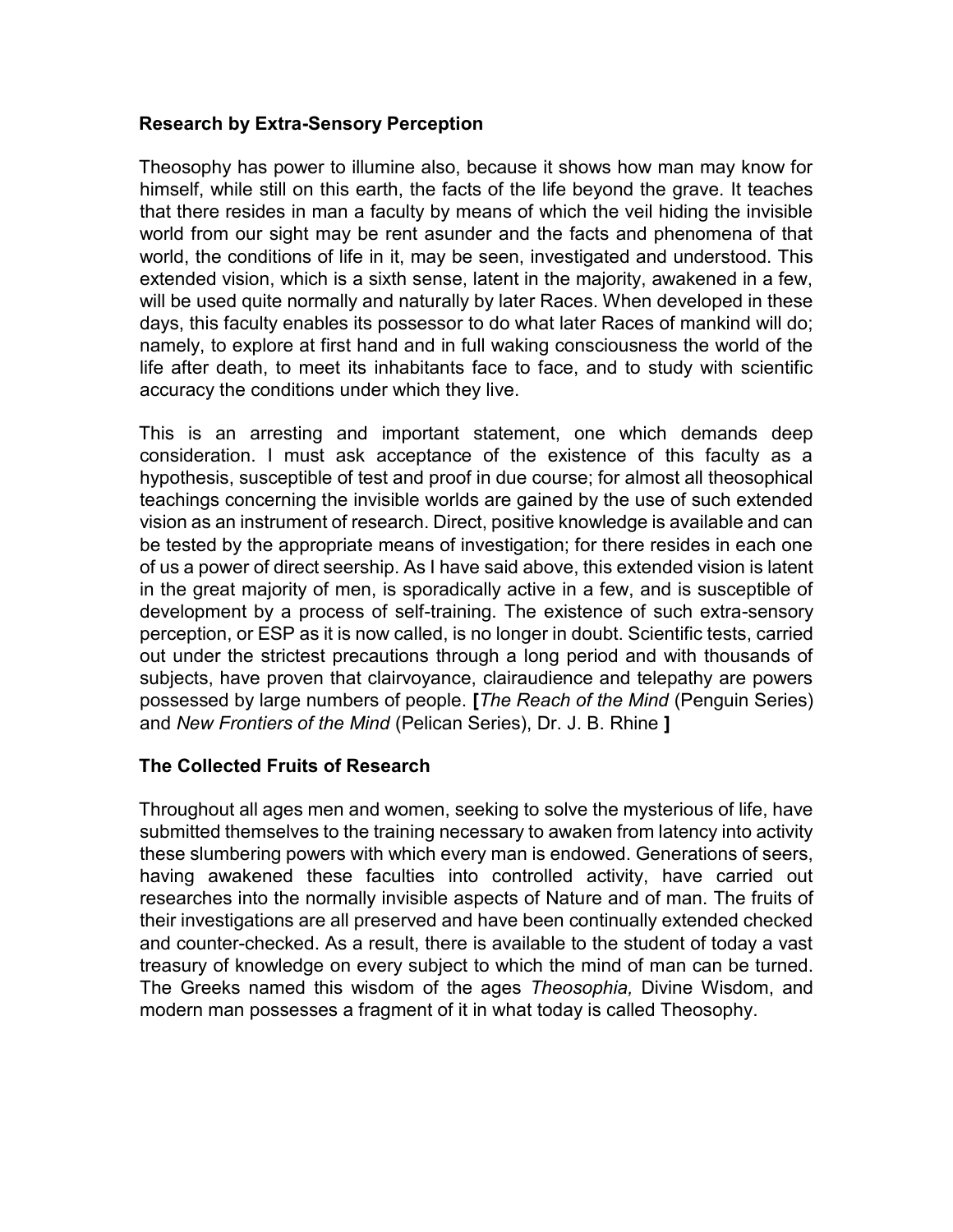#### **CHAPTER II**

## **THE PROCESS OF DYING**

#### **The Approach of Death**

IF the existence of the faculty of extended vision be granted - not the negative psychism of the entranced medium, but a positive, trained power under the control of the will, just as is physical vision - then let us assume that we are in the chamber of death, watching with the "seeing eye" the transition from this world to the next of someone dying from old age or disease. We shall at once discover the answer to our second question: "Were the deceased aware of the immediate approach of death?" The answer is: "Generally, no." The failure of the supply of blood, and so of oxygen, to the brain brings on unconsciousness, a process which is just like falling asleep. Even if there has been suffering at the near approach of death, that suffering ceases before the end.

What shall we see as the process of dying is directly observed? As the hour of dissolution approaches we shall see the life-forces of the body being withdrawn from the extremities and centred in the heart, there to be visible as glowing golden light. After this, sensation in the lower limbs is greatly diminished. Then, as death draws nearer, the life-forces are withdrawn still further into the middle of the head, into the third ventricle of the brain, which is the seat of Egoic consciousness during physical life.

The dying person may or may not still be physically conscious. If unconscious, in a coma preceding death, he will be visible to clairvoyant sight out of the body in his superphysical vehicle. This vehicle is built of much finer matter than the ether, and in outline resembles almost exactly the physical body; it is, in fact, its counterpart. It differs in appearance from the physical in that the substance of which it is built is self luminous, so that it glows as if lighted from within, and it is surrounded by an atmosphere which is visible as light in constantly changing colours.

#### **The Superphysical Vesture of the Soul**

These colours of the aura, as it is called, correspond to states of consciousness and are seen to vary with every change of feeling and thought. Indeed, there exists a veritable science to which I may refer in passing - the science of the correlation of states of consciousness with the colours of the aura. A rush of sympathy for someone in pain or trouble, for example, suffuses the aura with green; intellectual effort floods it with yellow. Blue denotes devotional activity; lilac, spirituality; rose deepening to crimson, love. Red is the colour of anger and irritability; brown, of selfishness - and so on. As stated, these colours are visible to clairvoyant sight, so that by looking at people's auras it is possible to tell the kind of thoughts and feelings to which they habitually give expression, and thus to discover their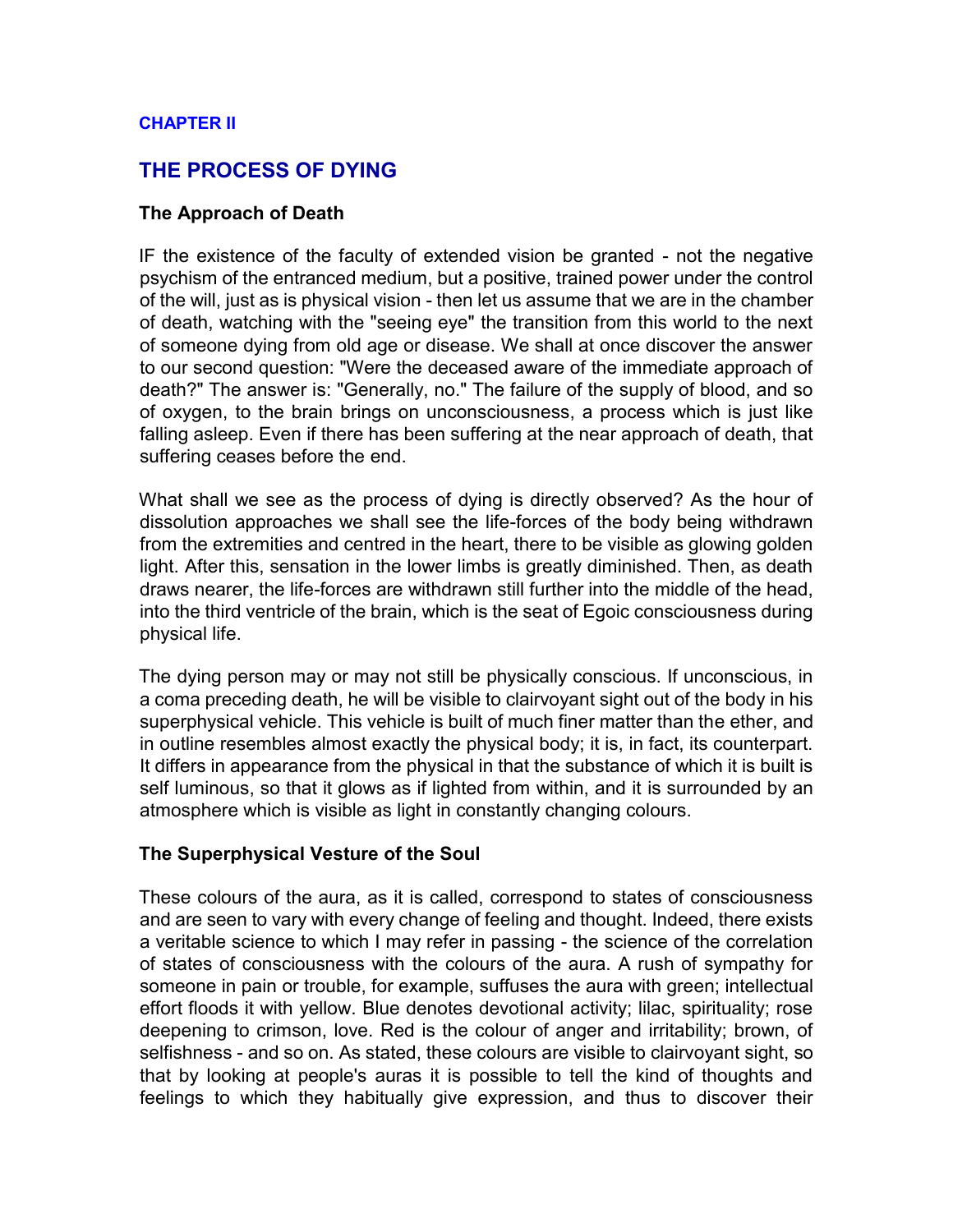temperament and character. Naturally, such a power is not used save by permission and for research purposes.

#### **The Silver Cord**

Thus, the aura will be visible around the dying person who, physically unconscious, is then outside his physical body and floating just above it, but is joined to it by a stream of flowing forces which shine with a delicate silvery light. This current flows between the heads of the physical and the superphysical bodies, thus connecting them. So long as it continues to flow, there is always the possibility of physical awakening. Once it is broken, as at the moment of death, there is no longer any possibility of return. Cases of apparent resuscitation are in reality only reawakenings into bodies that were not dead. This is described in Christianity as follows: "Or ever the silver cord be loosed, or the golden bowl [the etheric double] be broken, or the pitcher [the physical body] be broken at the fountain, or the wheel broken at the cistern. Then shall the dust return to the earth as it was: and the spirit shall return unto God who gave it." (*Ecl.,* XII. 6, 7.)

### **The Cord Is Loosed**

The dying person may return temporarily to his body and, on opening his eyes, may see some of the phenomena of the next world and make reference to people not physically present. When the actual moment of death arrives, the "silver cord" is seen to break and the man himself to rise, as though released from some gravitational pull. Although not absolutely certain, I am inclined to think that the exact moment of death for each one of us is fixed. Whether this is so or not, the moment comes, the cord breaks, the man is free of his body and can awaken in it no more. The signs of death then appear in it; its work is done.

## **The Past Life Reviewed**

In nearly all cases man is as unconscious of dying as he is of falling asleep. He passes, as it were, upon a sigh from this world to the next. He is generally engaged in a process of review, in which the events of the life just closed pass before his mind's eye in clear perspective, causes and their effects, successes and their results, failures and their outworkings, being seen and correlated. This process of review is very important, for from it is distilled a certain wisdom - the fruitage of the life just closed. It is for this reason that we should mentally, emotionally and physically be quiet in the chamber of death, lest by an excess of grief we disturb the loved one in this important process. He is now living in his subtler body, the body of feeling, and is therefore highly sensitive to the forces of thought and emotion. Calmly and with self-control, our thoughts should rightly be turned in love towards him, and in blessing and aspiration for his progress inwards to the inner worlds. In Theosophy we are taught to dwell not so much upon our own great loss as upon his transcendent gain; and transcendent gain it is to be freed from the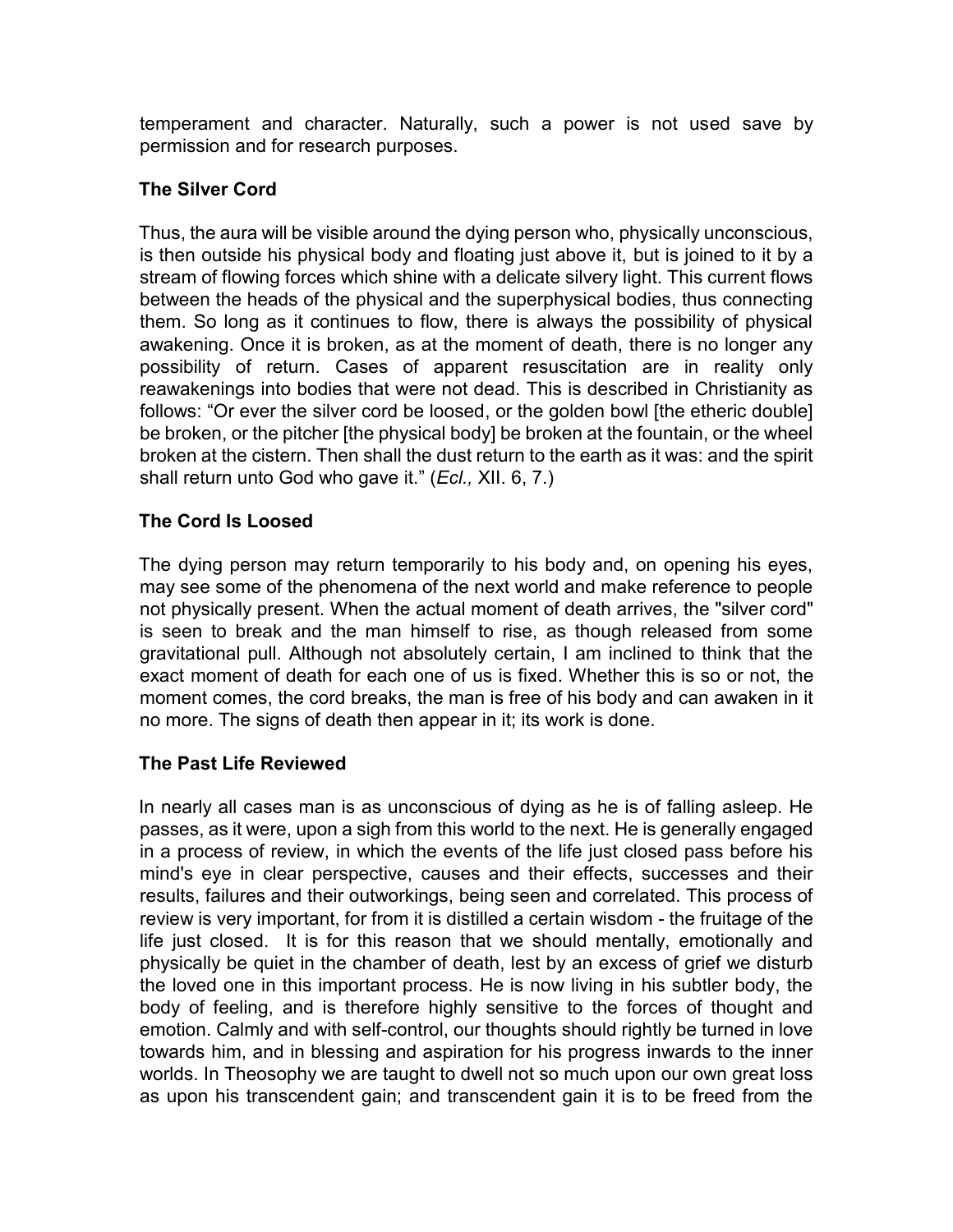physical body and its limitations *when once its valuable work is done and not before*. Such, then, is a theosophical answer to the question: " Were the deceased conscious of the process of dying? "

#### **CHAPTER III**

## **FIRST EXPERIENCES AFTER DEATH**

#### **The Awakening**

THE review ended, there generally follows a period of complete unconsciousness which may last from thirty-six to forty-eight hours varying with the individual. Then awakening occurs and the deceased, frequently still unaware of what has happened, looks about him. In nearly all cases some friend or relative is awaiting him; or, if he has none such to welcome him, then some member of the great band of helpers whose work it is to greet newcomers comes forward to receive him. Such helpers are members of a highly trained band of servers deputed to this particular work of assisting new arrivals. **[***Invisible Helpers*, C. W. Leadbeater.**]** They welcome newcomers, explain the change, and help them to settle down to it as comfortably as possible. Few, if any, in these days enter that world without some hand being stretched forth to welcome and to assist them in the first stages. Such is a theosophical answer to the question: " How is the life after death entered upon? "

#### **No Strange Land**

What will be the nature of this life? At this point I am going to say something which will perhaps be difficult to believe, but since I know it to be true and of great importance, I must state it. The world to which our friends have gone, and to which we will all go when our time comes, is no strange land; for we go there every night whilst our physical body sleeps. Sleep has aptly and truly been called the twin brother of death. We may go further and call them the same thing; for whilst the physical body sleeps we are awake in the body which we shall use after death. Our dreams are, in part, the confused memories of our life in that world which we bring back on awakening, such as, for instance, the pleasant, poetic, floating motion by which we move, thought-propelled, in the superphysical worlds. Hence quite naturally, the world of the life after death proves to be a familiar place. The difference between sleep and death lies in the fact that, in sleep, the "silver cord" which links us to the body is not broken. In death the cord *is* broken and, as we then have no link with the physical body, we can return to it no more.

The superphysical world and state of consciousness entered at death consist of two divisions or planes of Nature, the emotional or astral and the mental. The former, the emotional, contains human and angelic inhabitants, and scenery **[***The Astral Plane*, C. W. Leadbeater.**]** and other forms visible to the deceased. The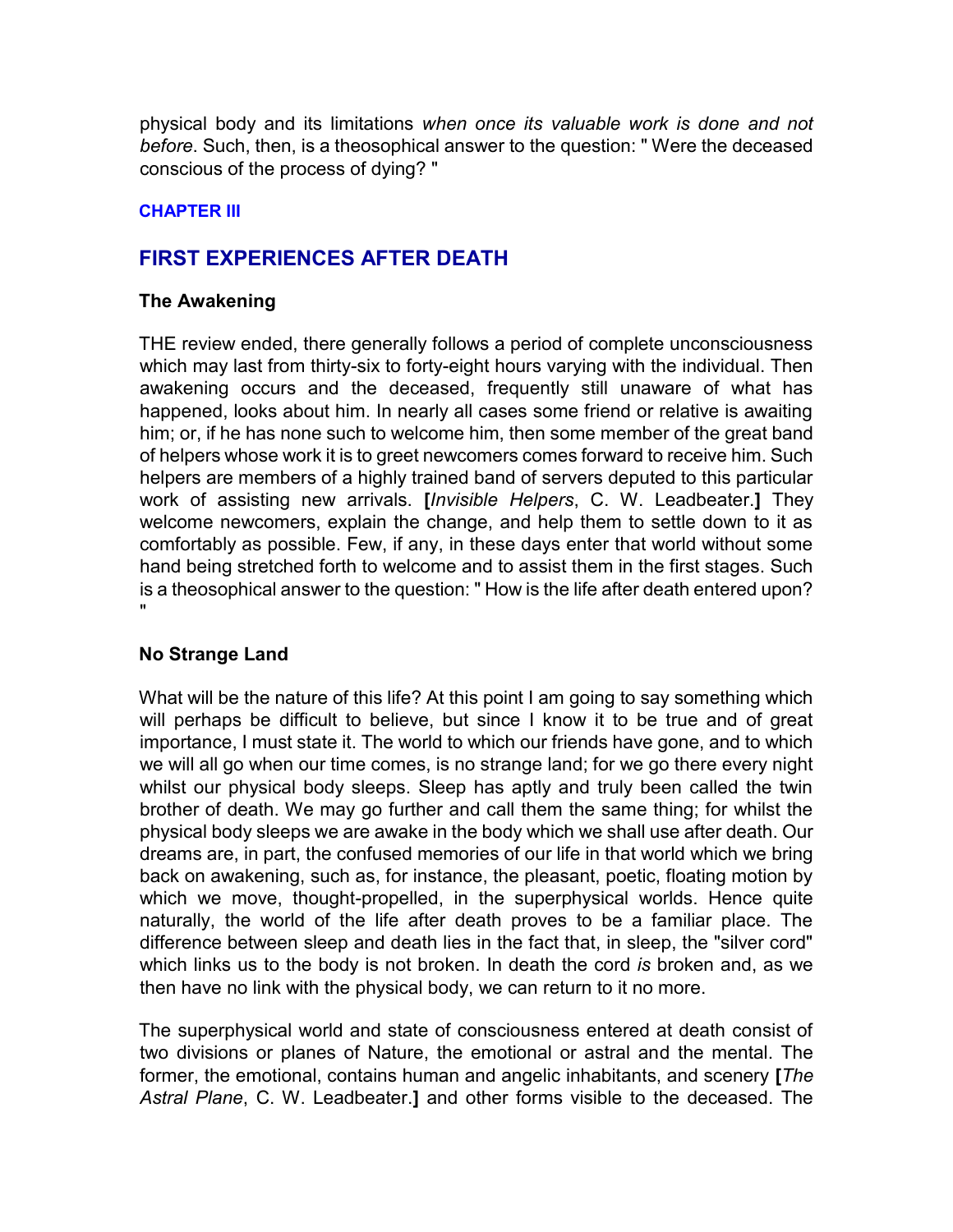latter, the mental, also has its own inhabitants and phenomena, but the experience of the departed whilst living there is more subjective and individual. **[***The Devachanic Plane*, C. W. Leadbeater.**]**

#### **The Influence of Temperament and Character**

The next general principle which I wish to advance is that the conditions in which a person finds himself after death depend largely upon his temperament, and upon the nature of the life he has led on the physical plane. We each see the world around us through the windows of our temperament. The sunny natured, friendly individual awakens after death to a sunny, friendly world; whilst the gloomy, selfcentered hypochondriac may awaken to a dull, gloomy and somewhat lonely world - not because that world is lonely, but because the selfcentered individual does not inspire and is unable to give friendship. Happily, the pain, the boredom and the isolation which such people have unconsciously created for themselves, spur them into changing their attitude towards life.

#### **CHAPTER IV**

#### **VARIED ACTIVITIES AFTER DEATH**

#### **The Scientist After Death**

To move now from general to particular statements, clairvoyant research reveals a tendency in new arrivals to pursue after death sublimated forms of those occupations which most appealed to them on earth. Thus, the scientific investigator whose ideal on earth was the pursuit of truth, finds that he can follow truth there as he did here. He also finds that his investigations are far more fruitful because he has left the world of densest matter, is conscious in much finer substance, and is nearer to the world of causes. It is in the higher consciousness and in the world of causes that truth and understanding abide.

The deceased finds that many of the factors in the structure of matter and in evolution which were previously hidden from him are now objectively revealed. The laws and forces under which atoms combine in certain ways to form the molecules of the different elements, the development from protoplasm to cell and from single cell to man -the great mystery for the biologist - these things are understood more clearly there; for the operation of the Divine Mind and Its embodiments may be everywhere observed.

The flowing forces of which this physical world is an illusory product are visible as such in the next world. The great engineers of the Logos, the Beings who direct the flow of these forces, operating and administering the processes and laws of Nature - the Angelic Hosts- can be seen at work and the scientific investigator thus finds himself in a realm in which his work is far more fruitful than it was on earth.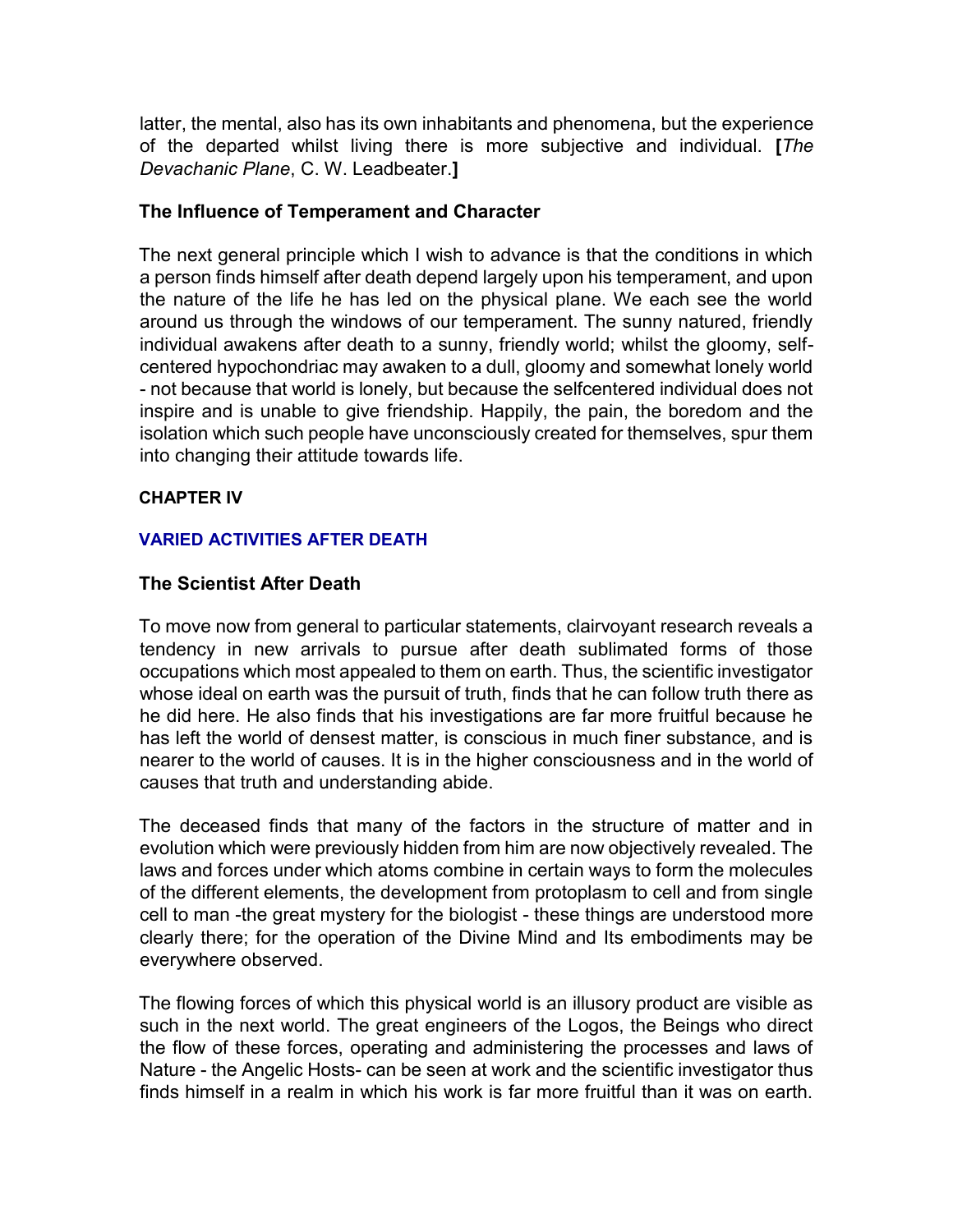Indeed, in the after-death world one finds groups of scientists gathered together by affinity of temperament, absorbed in their accustomed pursuit of knowledge, equipped with laboratories, observatories and research stations, and not only investigating but teaching as well. There is, indeed, a continuation of education there, educationists, like scientists and all other specialised workers, tending to follow their own bent, giving their time to unravelling the problems met with in their work, and to the carrying of that work to a higher state of perfection than was possible on earth. Sometimes, ideas, thus discovered in the inner world are picked up by minds incarnate here on earth; for there is considerable interplay and interchange of thought between the dwellers in the two worlds.

#### **The Artist and the Quest of Beauty**

Similarly, the artist, he for whom beauty is the goal, finds that in that world his quest can be carried far nearer to its consummation than was possible in the world of dense physical matter. If he be painter or sculptor, no longer need he with effort reproduce his concepts in the dull pigments of earth, for instantly and automatically the responsive matter of the next world assumes forms appropriate to his thought. Not only is his vision objectively before him, but he finds to his great joy that he can refine and remould it until relative perfection is attained. Thus, because groups are drawn together in that world by affinity of temperament rather than by racial or family relationship, he finds himself nearer to his own kind, a member, probably, of one of the many groups of similar workers dedicated to the pursuit of beauty, to the discovery of their Highest Selves through the medium of the beautiful.

#### **Music and Music Forms**

For the musician, too, the way is open to a wider, deeper understanding of his art. Music has, on the inner planes, aspects of which we normally know little down here. The musician finds, for example, that sound there is not so much heard as seen. If physical music is observed clairvoyantly it is seen to produce forms in the glowing, self-luminous substance of the inner worlds, this. living, responsive matter being thrown into changing, iridescent forms by the sound and the intent of the music. **[**Thought Forms, A.Besant and C.W.Leadbeater, **]** In the inner planes, too, the real Song of Creation can be heard, that ever-uttered Word which is the theme of the great Symphony of Creation.

This exquisite responsiveness of the matter of the subtler worlds to every change of thought and feeling is one of the first discoveries the student makes when his inner eyes are opened. He finds, as do all who enter those worlds at death, that thought is a mighty power, potent to affect the lives of others as well as to help him on his way, if he uses it aright.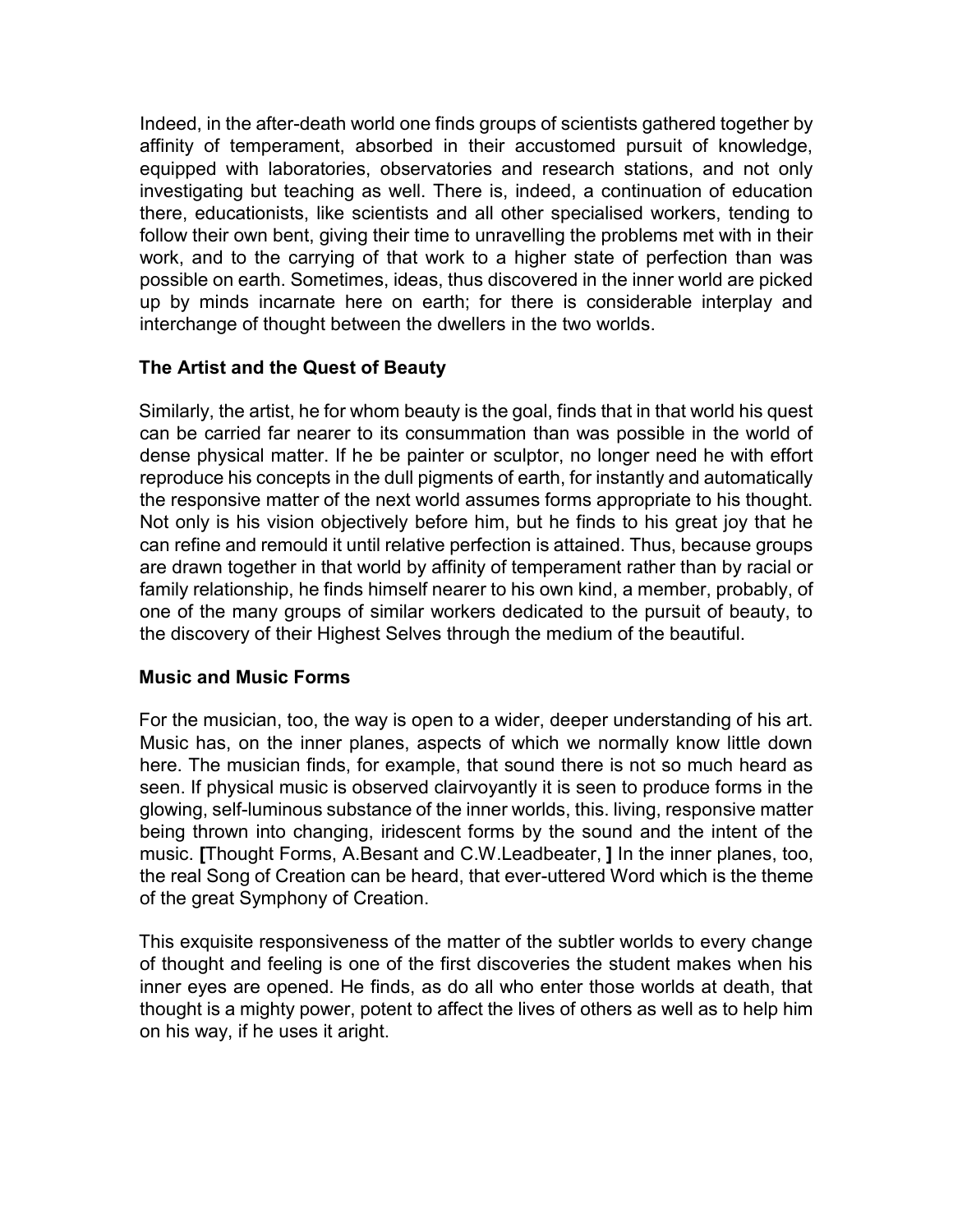#### **The Altruist**

The reformer, the servant, the healer, the physician -each finds, if he can enter into it, a new world of service opening up before him. If he possesses the true spirit of the healer, the physician will find coming to him for help men and women with twisted minds and tortured feelings, people who have died with uneasy consciences, duties left undone, vices unconquered, obliquities of vision, complexes unresolved and other psychical disturbances. Such conditions are to a far greater extent sources of difficulty there than here, for that is the world of emotion. People thus disturbed are greatly in need of the services of a physician. There is, in fact, a great host of workers dedicated to this task of re-attuning and harmonising those in need.

#### **Business Left Behind**

The business man, for the first few days after his passing, tends to gravitate by force of habit to his old business premises; but he soon finds that he cannot affect his colleagues. They do not respond to his presence or to his thoughts. They do not even know that he is with them. Happily, however, the wider interests and greater freedom of the new life, the responsive and buoyant body he is using, his realisation that the main causes of business do not obtain here in his new sphere and that consequently there is not much to be busy about in that direction - all these things soon draw him away from his physical preoccupations. The life after death can, indeed, be the beginning of a most wonderful freedom; for the grinding business necessities which, doubtless for our own good, keep us busy here and tend to chain our thoughts and feelings to material things, no longer exist.

Food, for example, though one of the principal causes of business and personal effort on the physical plane, ceases to have any significance in the life after death, for all the nourishment our subtle bodies need is absorbed automatically from the atmosphere. The air there, as here, is charged with the life-force of God, outpoured through the sun, and contains all that is needed for bodily sustenance in that world. The whole process of its absorption and assimilation is as unconscious as is breathing on the physical plane. Food, consequently, is not a source of business activity.

Clothing is made by thought. Since the matter of the next world responds instantly to thought, to think of oneself as clothed is to be clothed. Whilst one finds people dressed in various modes of attire, in the fashion of their own day or Race, the most general raiment would seem to be a convenient, loose garment, the colour and decoration of which can be changed instantly of will.

Transportation does not depend upon the labours of others. In the superphysical worlds we move thought impelled. To think of oneself in a place is to move to that place, swiftly or slowly at will, by a delightful, floating motion as of flying. Dreams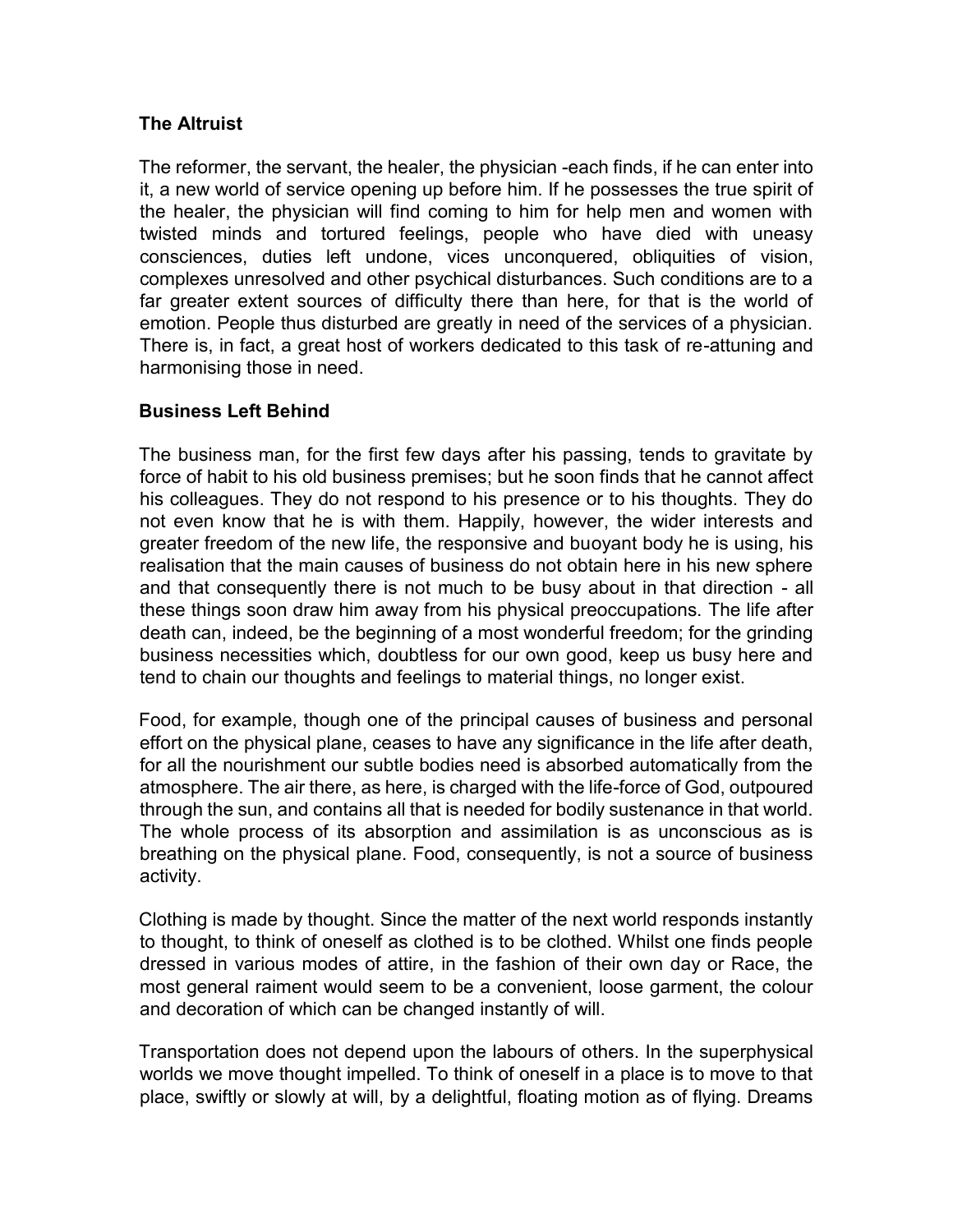of the body as light and easily elevated, or as gliding gently or swiftly through the air, are frequently memories of the normal mode of progression in the world of the life after death.

Shelter, the fourth of the great sources of business and human effort on the physical plane, is also created by thought in the next world. There, as here, people gather together in thought-forms of houses and cities. Privacy is needed in the after-death life just as it is needed on earth, but not shelter from the climate, for our adverse climatic conditions are not reproduced there.

Thus, life in that world can be as varied and fascinating as life on this earth; indeed, more so, for there is not only an almost endless variety of activities from which to choose, but each activity can be pursued further and for a longer period of time than on earth, where certain pressing necessities make their demands. There are, for instance, not only centres for child-life and services for the newcomer and for those in need, but in addition all the normal, healthy mental activities of human beings seeking greater light and joy and usefulness along the lines of knowledge, love and beauty.

#### **Religion and the Religious Life**

There are religious centres also, and to enter a church on that plane is to find that religion elevates the worshipper to far greater heights than are usually attained on earth. This is partly because the objects of worship are visible, being thoughtcreated, and partly because emotion there is purer and more powerful. At the east end of the church there will not be symbols and stained-glass windows so much as living images, perhaps of the Saviours of the world, or of the Saints or the Angelic Hosts. These phantasms created by human thought are used as living representations into which their great Originals pour some of Their love and consciousness, and which They use as channels for the outpouring of Their blessing and power. Since all this is visible to the worshipper there, religious services evoke a fervour and a depth of response rarely experienced down here and provide a religious belief founded far more upon living experience than upon blind faith.

#### **Life in the Intermediate Worlds only Transient**

There is, however, no permanence in any of these conditions and states of consciousness. Every normal person who dies a natural death passes through the worlds of emotion and mind with varying speeds, until the centre of life and awareness which had been incarnated in the physical body is withdrawn into its Source, which is the Ego in the Causal Body. Whilst there are exceptions, this is the general rule and the time spent in the intermediate, astral world after death depends largely upon the degree of spirituality or materialism in the character and interests of the deceased. The ideal, naturally, is to pass as rapidly as possible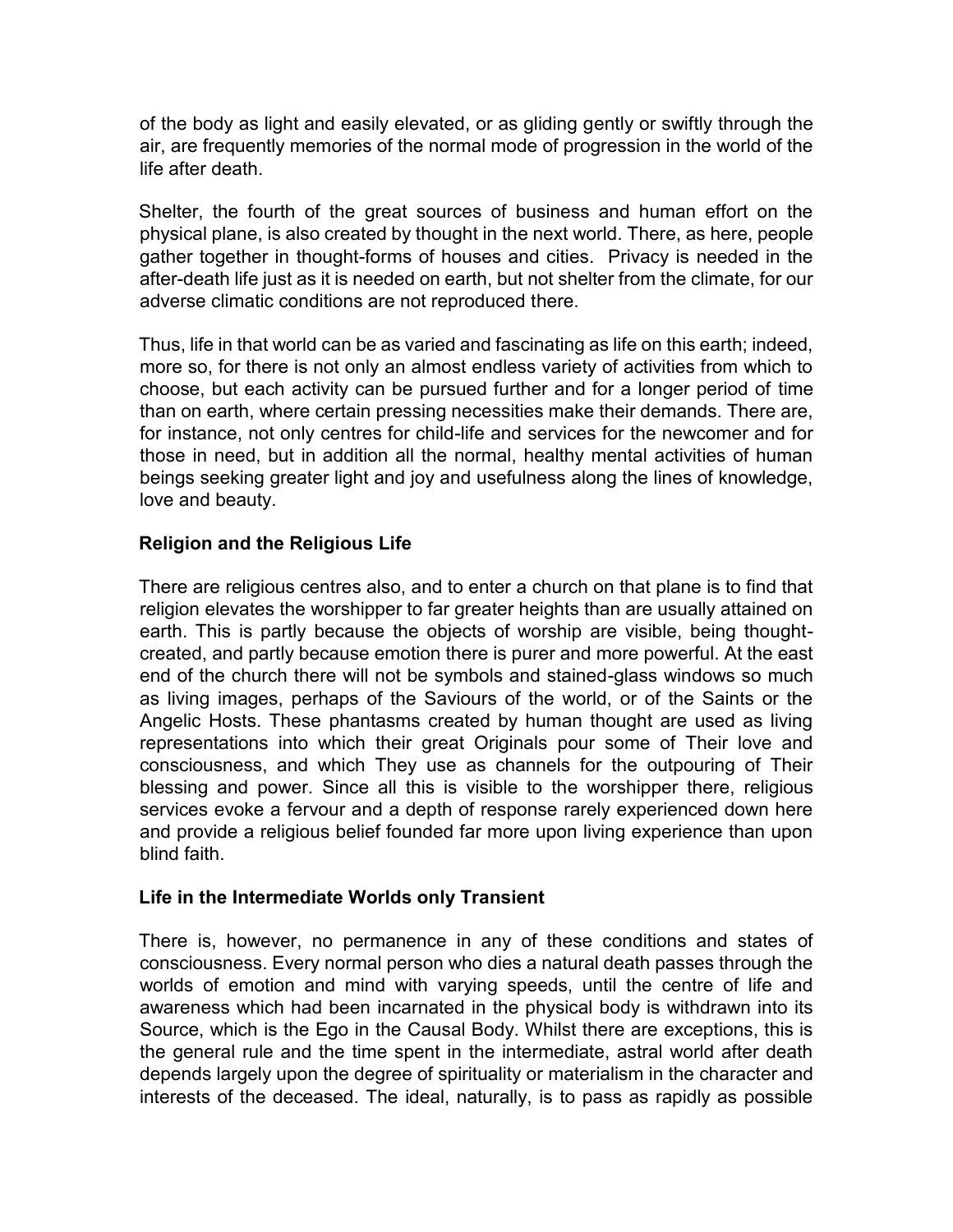through the worlds of emotion and analytical thought into the beatitude of the heaven life, and later to full re-absorption into the Higher Self.

Such, briefly, are the theosophical answers to the three questions: "To what conditions does the Soul awaken after death?", "Is there continuity of personality, with memory, affection, sympathy and continued interests?" and "Is there time, business, work, pressure there, or is one free of these in the life after death?"

## **CHAPTER V**

## **THE REUNION OF THOSE WHO LOVE**

### **Love Itself is Immortal**

SINCE bereavement is the certain lot of each and every one of us, it is inevitable that many times throughout our lives we should ask ourselves the question as to whether death means a final separation, or whether somehow and somewhere we and our loved ones will meet again. What has Theosophy to say concerning this pressing human problem? Shall we meet again or does death bring the extinction of human identity, and so the end of human relationship? Theosophy answers " Yes, very definitely those who love will be reunited." Nothing, neither death nor rebirth can break the bonds of true love. Love itself is immortal and is, moreover, the strongest force in the universe. Reunion is therefore utterly assured for all those who truly love.

#### **The Time and Place of Reunion**

When, where and how shall we meet our loved ones again? Human nature is so diverse and human life so complex, that an exposition of the subject of reunion cannot be entirely a simple one. Whilst Theosophy does teach that reunion is assured, this does not necessarily always take place in the intermediate worlds entered directly after death. Time is a factor to be considered. If we die within a few months of their death, then we go directly into the presence of our loved ones who have gone before. If several years intervene and they are withdrawn into the heaven condition of consciousness, then, when our time comes, there will a brief period without them until we in our turn enter our heaven world. Then a great revelation will come to us. We shall see and know that mentally, in terms of their consciousness, we have been with them in their heaven ever since they entered there; for heaven could never be heaven without the presence of those we love.

## **Many Mansions**

Is this too difficult an idea to understand? I know that this theosophical concept of a self-created, individual heaven in which reunion occurs does, at first, seem to be contrary to the Christian doctrine, for example. I would ask you not to reject it too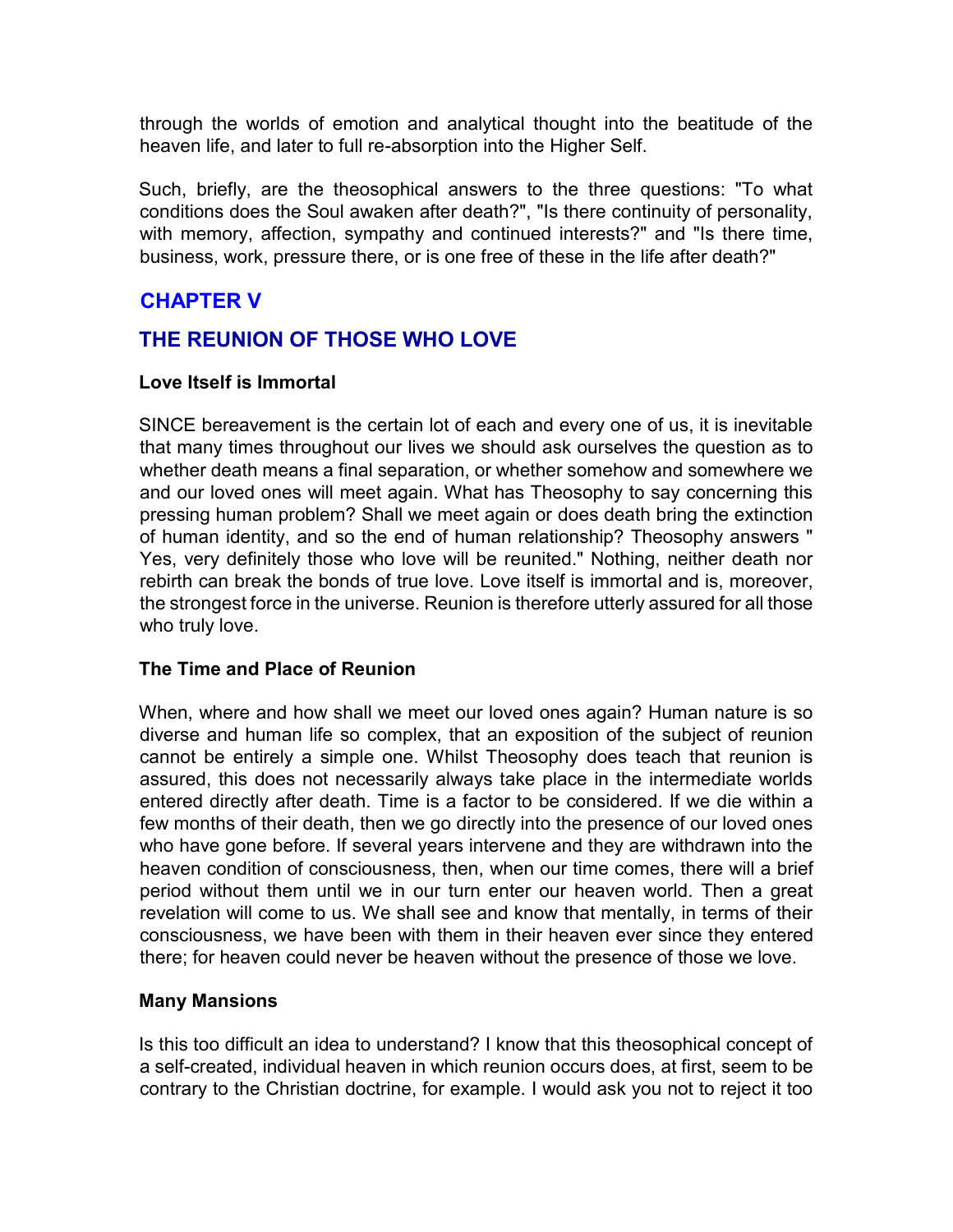hastily, however, for it is a very beautiful truth and one, moreover, which does not really conflict with original Christianity; for Our Lord referred to it, saying: "In my Father's house are many mansions". (*John*, XIV.2.) Simply put, it may be said that when those who love us die and enter their heaven, their thought and love construct for them a form of us which is ever present to their eyes. This is not a mere thought form only; for we in our essential Selves, as spiritual Intelligences, at once use this thought-form, as it is called, as a vehicle for communion and companionship. When we die, we shall find that we have been fully present with them all the time. We, in our turn, will similarly be surrounded by all those whom we love. Each one of us thus has our own individual heaven after death where, in perfect bliss and peace, we shall enjoy reunion with all those we have truly loved.

#### **Reunion on Earth**

This is not all, however. As I have already said, we are also certain to meet our loved ones again physically. This is a further part of the great and consoling revelation of Theosophy which teaches that, after the heaven life which usually lasts for many earth time centuries of perfect bliss, a return to earth is made. The teaching that man evolves spiritually to perfection through successive lives on earth is found, on investigation, to be literally true. The spiritual Souls of men are, indeed, repeatedly reborn in new bodies. In each life they unfold their innate powers a little more, develop added faculties, attain to deeper wisdom, greater insight, nobler love, and this process culminates in the attainment of the stature of the perfect man. **[**For a fuller consideration of this doctrine see *Reincarnation: Fact or Fallacy?* Geoffrey Hodson, T. P. H., Adyar.**]** In these continual rebirths, we who have deeply loved are sure both to meet again and to love again. Indeed, the comradeships and the affections of this life, when very strong, are almost certainly continuances or renewals of the same attachments formed in preceding lives.

The parents who provide us with our new bodies are often themselves loved ones from the past. Our brothers and sisters in the family may be linked to us by ties from previous incarnations. Our colleagues and co-workers, many of our fellowcitizens, now work with us, live near us, are happy and unhappy with us, because we have forged bonds with each other in previous lives and those past experiences have drawn us together again in the present life. If there come into our life one or more especial persons who evoke from us the deepest love, whose presence is a joy, whose absence is a loss, then we may be utterly sure that out of the past a reunion has occurred.

#### **Love a Renewal of a Former Bond**

This is the reason for the strange selectivity and the extraordinary potency of the experience called "falling in love". Though actual incidents from the past are not usually remembered - sometimes they are - the heart is moved by the reunion, recognises, greets and loves once more the loved one of long ago. Thus, the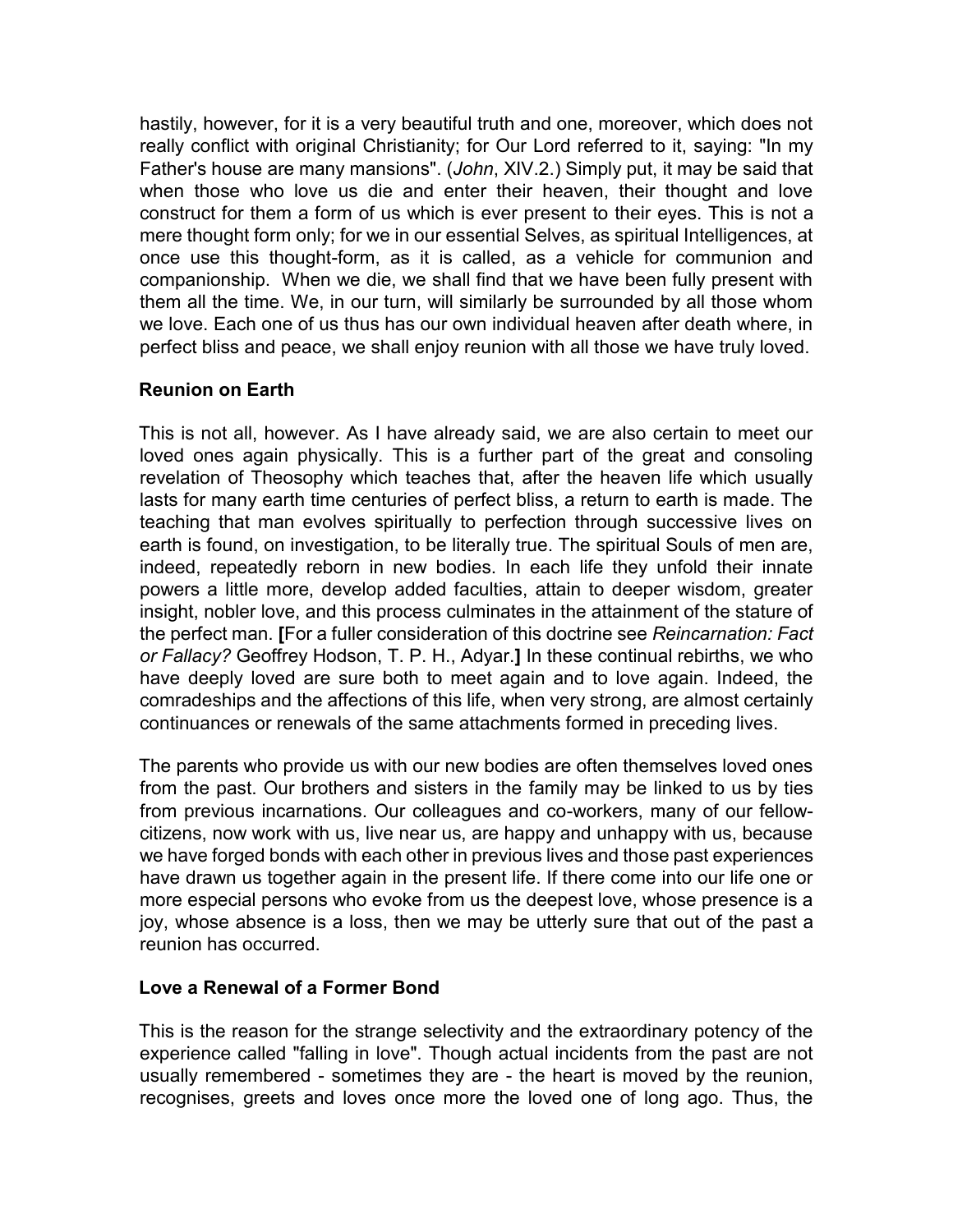parting caused by death which seemed so final is not really so. The decree of separation is not irrevocable. On the contrary, reunion is assured, both in heaven after death and, again and again, here on earth. One day, by virtue of these successive lives of ours and all their multifarious experiences, the purpose of human existence will be fulfilled. Evolution will bring us to "a perfect man, unto the measure of the stature of the fulness of Christ" (*Eph*., IV. 13), as St. Paul has beautifully described the summit of human achievement. Then, of course, the illusion of death will have been dispelled. Then parting will be no more, for we shall live in the full realisation of our immortal, spiritual nature.

### **CHAPTER VL**

## **SUICIDE**

#### **The Selfless Motive**

IN the preceding Chapters normal after-death conditions have been considered. Certain deviations from the normal occur in cases of suicide and sudden and premature death. At least three varieties of after-death experience follow upon suicide. When committed from unselfish motives, after the shock has passed which generally accompanies sudden death, the person settles down to the new life under the conditions previously described. There is generally no coma in these cases, and no time in which the person can become gradually readjusted to the altered conditions of life.

#### **The Escape Motive**

Those who take their lives in order to escape from unacceptable conditions may sink into unconsciousness immediately on leaving the physical body, and remain in that condition until the time of natural death. They then awaken and become subject to the appropriate laws and conditions. It is this fact of awakening when the natural term of physical life would have ended which suggests that, apart from abnormal happenings such as suicide, there is a time of natural death - fixed partly by our conduct, of course-for each one of us.

#### **Victims of Desire**

The experience of those who commit the third type of suicide is less enviable still. Gross and sensual, they have ended their physical existence in the full flush of life, driven by passion or fear. Their strong desires then keep them earth-bound. They can see the replica in subtle matter of the physical plane and live in a halfworld between this one and the next. Driven by desires and passions which they cannot satisfy, they seek gratification by entering places of sensual indulgence on the physical plane and trying to unite their consciousness with that of the drunkard or the sensualist indulging there. In such circumstances, the physical plane people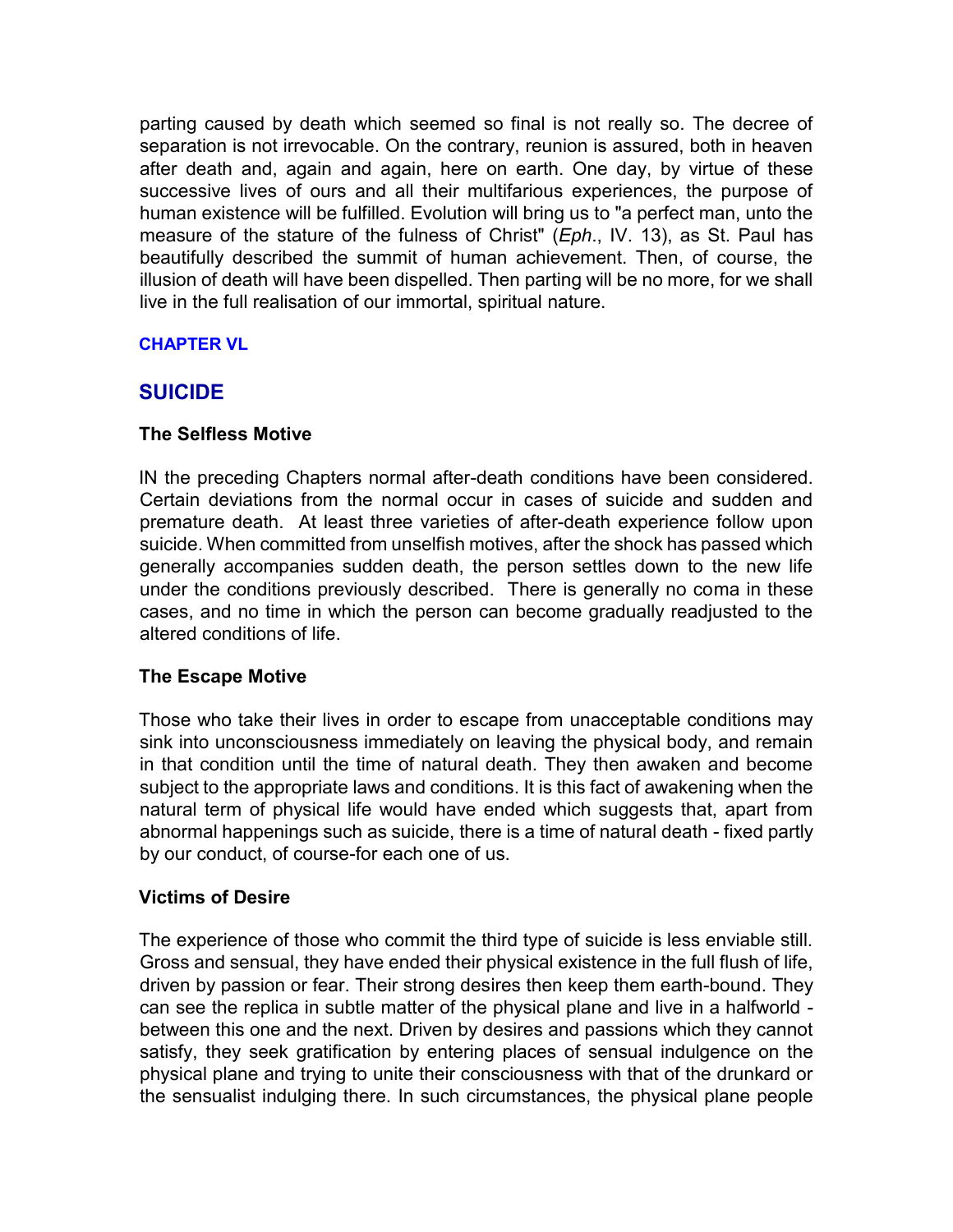experience intensification of their desires so that the relationship, even though they are ignorant of it, can be as harmful for them as for the earthbound souls seeking gratification through them.

#### **Suicide, a Profound Error**

To the Theosophist possessed of this knowledge, suicide is always a mistake. It temporarily solves certain problems, it is true, but it also raises new ones; for eventually, every obligation must be met, every debt paid, every pain lived through. "God is not mocked, for whatsoever a man soweth, that shall he also reap." (*Gal*., VI. 7.) It is wiser, therefore, to accept and endure the difficulties, no matter how painful they may be, than to perpetuate and intensify them by attempted evasion and the additional complication of self-murder, the karmic reaction from which may adversely affect successive incarnations.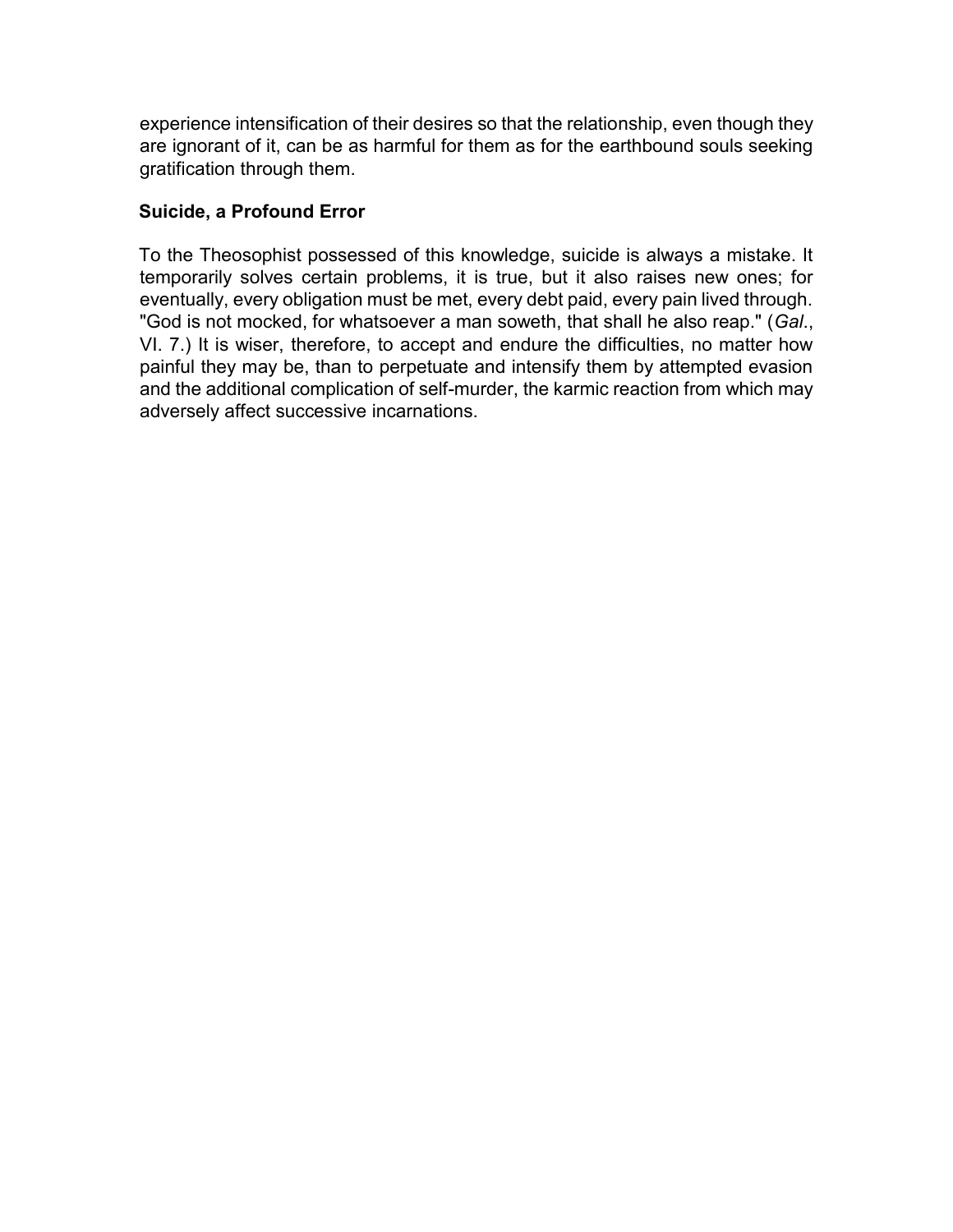#### **CHAPTER VII**

#### **PURGATORY**

#### **Self Created Suffering**

THE person who dies in the grip of a vice suffers severely after physical death. He is then living in his emotional body and is consequently experiencing his particular craving with an intensity unknown to him when the matter of his physical body greatly reduced or damped it down. With no means of gratifying the vice, it burns itself out in him, sometimes through acute suffering.

If there be a Hell anywhere, then it is this condition of strong and ungratifiable craving. Such a Hell differs, however, in at least four respects from the Hell of orthodox religion. Firstly, it is not a place; it is a state of consciousness, as also is Heaven. One can be in either, according to the condition of one's consciousness, wherever one's body may be. Secondly, this suffering is not imposed as a punishment after judgment by an external authority; it is self-produced, as is all suffering and all joy. Both are automatic "reapings" from preceding "sowings". Thirdly, the suffering caused by unsatisfied desire is not everlasting. Even a human father would not be so illogical and cruel as to condemn his son to perpetual punishment for a sin committed in time. On the contrary, the *postmortem* suffering resulting from an unconquered vice lasts only so long as does the energy spent in its continued indulgence. When that dies out the man is free of it, and enters into normal *post-mortem* life.

#### **Lesson Learnt and Progress Made**

The last of the differences between the reality and the orthodox Christian ideas of Hell is that such suffering is by no means a futile experience. On the contrary, it can be very fruitful; for it impresses itself upon the consciousness of the sufferer strongly enough to affect the next physical incarnation, in which he will probably be born with a repugnance to the vice which caused so much pain. It is doubtless for such reasons that the conditions immediately beyond the grave are regarded as purgatorial.

#### **"Accidents"**

[The instructed Theosophist cannot admit of accidents in the accepted meaning of the word. Every experience of man throughout the life cycle, which consists of descent to birth, birth, physical life, death and ascent or return, is self-created under the law of cause and effect. No slightest injustice to any human being is ever regarded as possible. Man is his own lawgiver, the decreer of his own physical destiny.]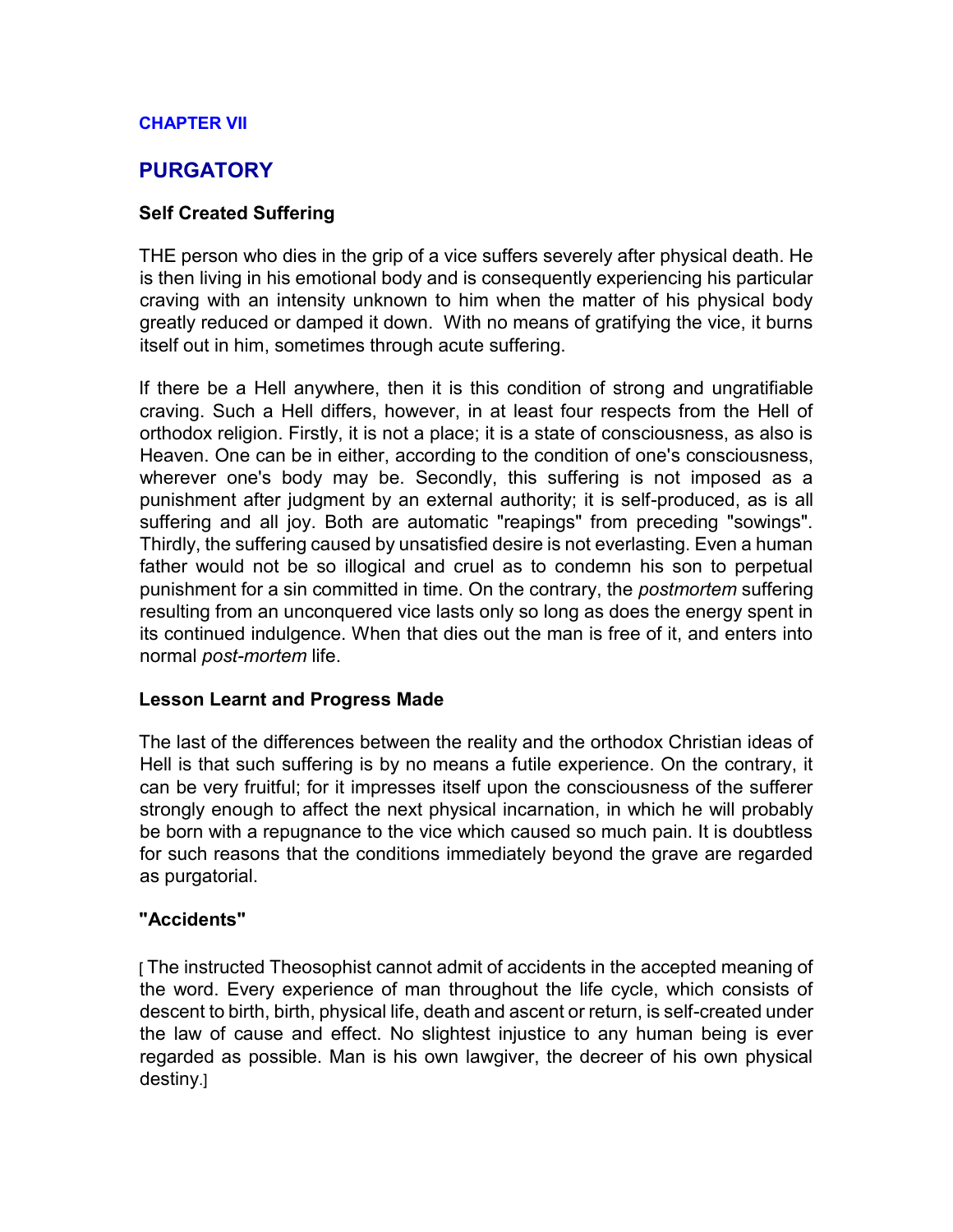Sudden death may cause a temporary shock. Catastrophe may bring panic. Knowledge of evil deeds performed on earth and the voice of conscience may torture the mind. There may be a vice unconquered, obligations unfulfilled, psychological conflicts and complexes unresolved, deep longings never gratified, and these can and do cause some temporary suffering after death. Happily help is available. Helpers receive, soothe and guide those who are in need, thereby finding in the life after death a continuance and an extension of the service which they gave, or longed to give, on earth.

#### **CHAPTER VIII**

## **THE SOLDIER AFTER DEATH**

#### **Death in Battle**

SOLDIERS who are killed sometimes undertake the task of helping new arrivals and, not unusually, at first, on behalf of their own comrades who immediately follow them. As has been said, at the moment of normal death the deceased is generally engaged in reviewing the life just closed. In sudden death, however, there is, in many cases, neither review nor restful pause. A brief instant alone separates consciousness in this world from awareness in the next.

The serviceman, who generally finds himself raised in the air, is therefore able to look down upon his deceased body and, if using one at the time, the wrecked aeroplane or vehicle. In consequence, he rapidly comprehends what has happened and realises the fundamental fact that, though his body has died, he still lives on. He finds himself more fully alive than ever, more charged with vitality and enjoying a greater freedom of life and movement than was known to him on earth. Unless something very dramatic is occurring all round him, thoughts of family and home generally bear him, thought-propelled, into the presence of those he loves his family. He cannot help grieving for them in the pain which he knows must soon be theirs.

#### **Invisible Helping**

Like nearly all those who die and think of their loved ones still on earth, he longs to bring them the assurance that there is no death, that despite the body's passing he still lives, still loves, still visits them. Sometimes his strong thought enables someone to see him, or know intuitively that he has left his body and is present in a subtler form. Then, memory of his comrades and the habits of a soldier's life, generally, take him back to the neighbourhood of his military unit. There he meets, greets and is helped by comrades who have preceded him into the next world, sees others more recently arrived and, in his turn, may begin to help them as he has been helped.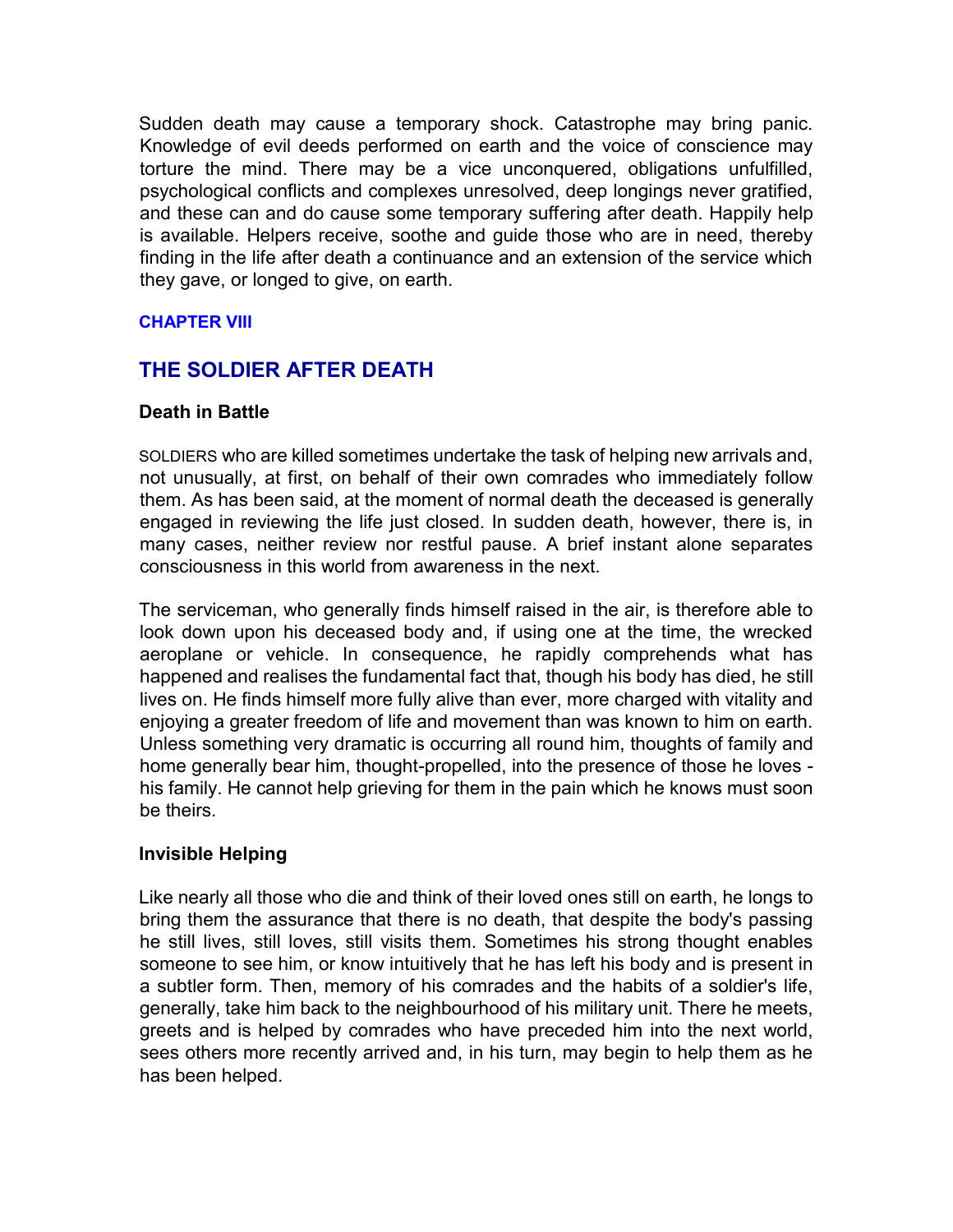Indeed, many members of the Forces killed in battle tend to become absorbed in the highly organised system of ministration to wounded, dying and deceased comrades which is in full operation in all wars. This helps them greatly and whilst thus serving they grow in knowledge and in power, discovering and perceiving in operation the laws and processes of human evolution to the stature of the perfect man.

#### **Early Rebirth, Retaining Existing Emotional and Mental Bodies**

Eventually, the soldier killed in battle will either withdraw to the subtler, superphysical realms as do all who have left their bodies naturally or he may be quickly reborn, beginning physical life once more as a little child, but retaining his adult personality. The evolutionary advantages of such a quick rebirth can be considerable, and may enable him to move far more rapidly than is normal towards his spiritual goal. Added knowledge, faculty, experience and power, and the opportunity to fulfil the desires and the aspirations of the preceding life, which would normally have been delayed until the next rebirth - these are some of the advantages immediately gained when a deceased soldier accepts this special privilege of quick rebirth.

#### **Instinctual Memory**

In one interesting case amongst many known, a wartime child began, whilst very young, to march about the family garden shouldering a stick and shouting out orders to invisible troops! Nothing in the child's environment or experience in the present life could have contributed to such an instinct. Almost certainly it arose from the fact that within the child's body was a recently deceased soldier now reborn. Such quick rebirths not infrequently occur in the country, and even in the environment, from which the deceased soldier had come. Reunion and a renewal of the fond ties of the previous life are therefore by no means impossible, even though direct remembrance and recognition may usually be withheld.

#### **Courage in Bereavement**

Before I leave this aspect of our subject, let me quote a few lines from Lord Moran's recent book, *The Anatomy of Courage*. Writing of the early death which can come to soldiers, he says: "Yet it is a fine free setting forth, this end in the field. It comes to a man in the spring time, before age and disease have soiled his body and traffic of cities has stained his soul. He has lived his brief manhood among men, knowing what is best in them, and has gone but untouched and undefeated by the petty strife of a world at peace."

The following poem by Nigel Tangye, which appeared in *The Spectator*, London, during the Battle of Britain in the Second World War, exemplifies an ideal and a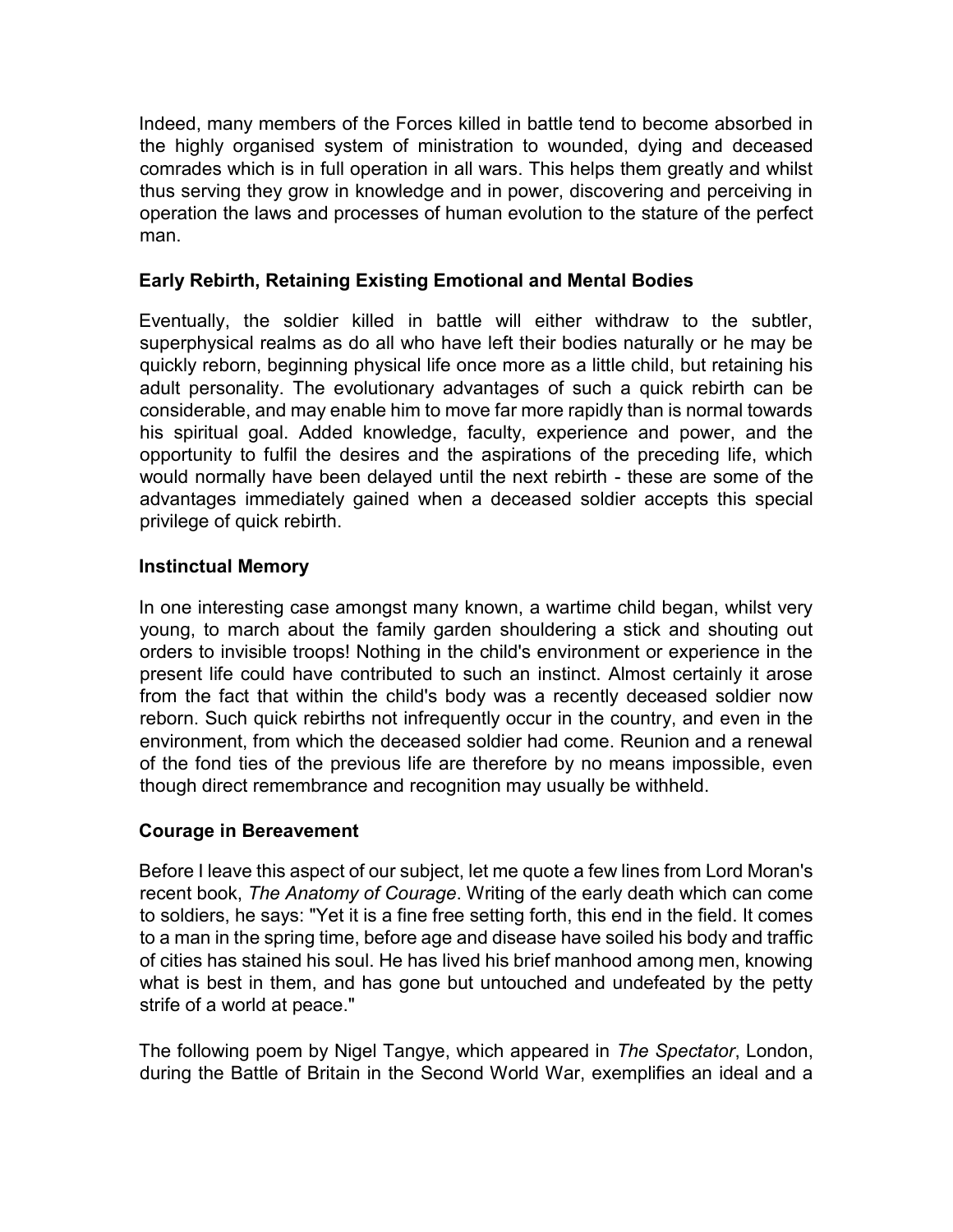courageous attitude towards all bereavement, and more especially towards the sudden loss of a loved one in battle:

"On Monday, on The Times front page, I read A notice in memoriam of the dead

From ` Pamela ', Referring briefly to the death On Thursday last of Michael .... R.A.F. And beneath it was this monument of faith

'One of our pilots is safe.'."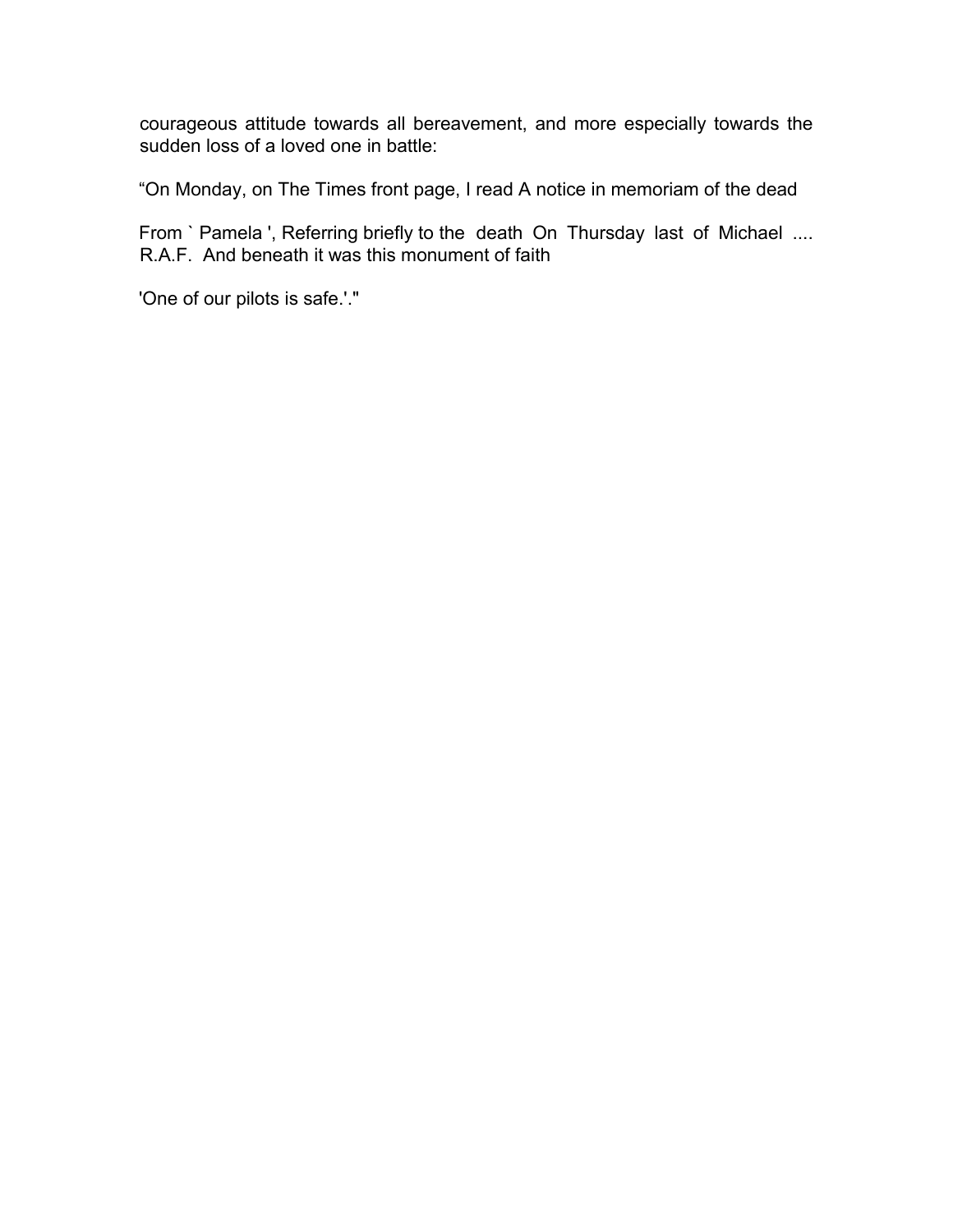#### **CHAPTER IX**

## **THE CHILD AFTER DEATH**

#### **Alternative Procedure**

THE child, after death, either completes with much less awareness than the adult the normal life cycle through the emotional and mental planes back into Egohood or reincarnates quickly. In the first case, at the second death, as it is sometimes called, the emotional body is laid aside and the consciousness functions in the mental body, finding therein perfect happiness and peace. This state corresponds to some extent to the Paradise of orthodoxy. In it the child reaps, as do all who complete the cycle of birth and death, the fruits of such idealistic and spiritual aspirations as it may have been old enough to experience. The mental body is then laid aside and the consciousness that has made the pilgrimage is withdrawn into the inner Selfhood, enriched by the experiences through which it has passed.

#### **Bereaved Parents Receive Their Child Again**

Rapid reincarnation would, however, also appear to be quite general, especially. in case of children dying quite young. Some debt to Nature, incurred by a transgression in a previous life, has now been paid. The way is then open for a successful re-entry into physical incarnation, with all its evolutionary advantages, the same youthful mental and emotional bodies being retained. If the mother is expectant again within two or three years, the new baby body may well be the vehicle for the Ego of the child who had died. Some mothers seem instinctively to know that the same spiritual Soul has returned to them. Many have assured me of this, and of their interest and pleasure in noting how the appearance and the natural inclinations of the new child supported that supposition. The new incarnation then continues its normal course.

#### **Reunion Assured**

Thus we see that even if our deceased children do not return to us, we have not wholly lost them; they are still with us, as are all our deceased loved ones, and are here and now and all about us, but temporarily out of our perspective. Although we do not usually see them, because of our lack of the necessary vision, they have neither finally left us nor ceased to exist. If we truly love them our immortal Selves are one with theirs for all eternity, and when we sleep we may have their personal companionship. When our time comes to enter the higher worlds we shall meet them, and in that reunion realise the unfailing unity of all who truly love.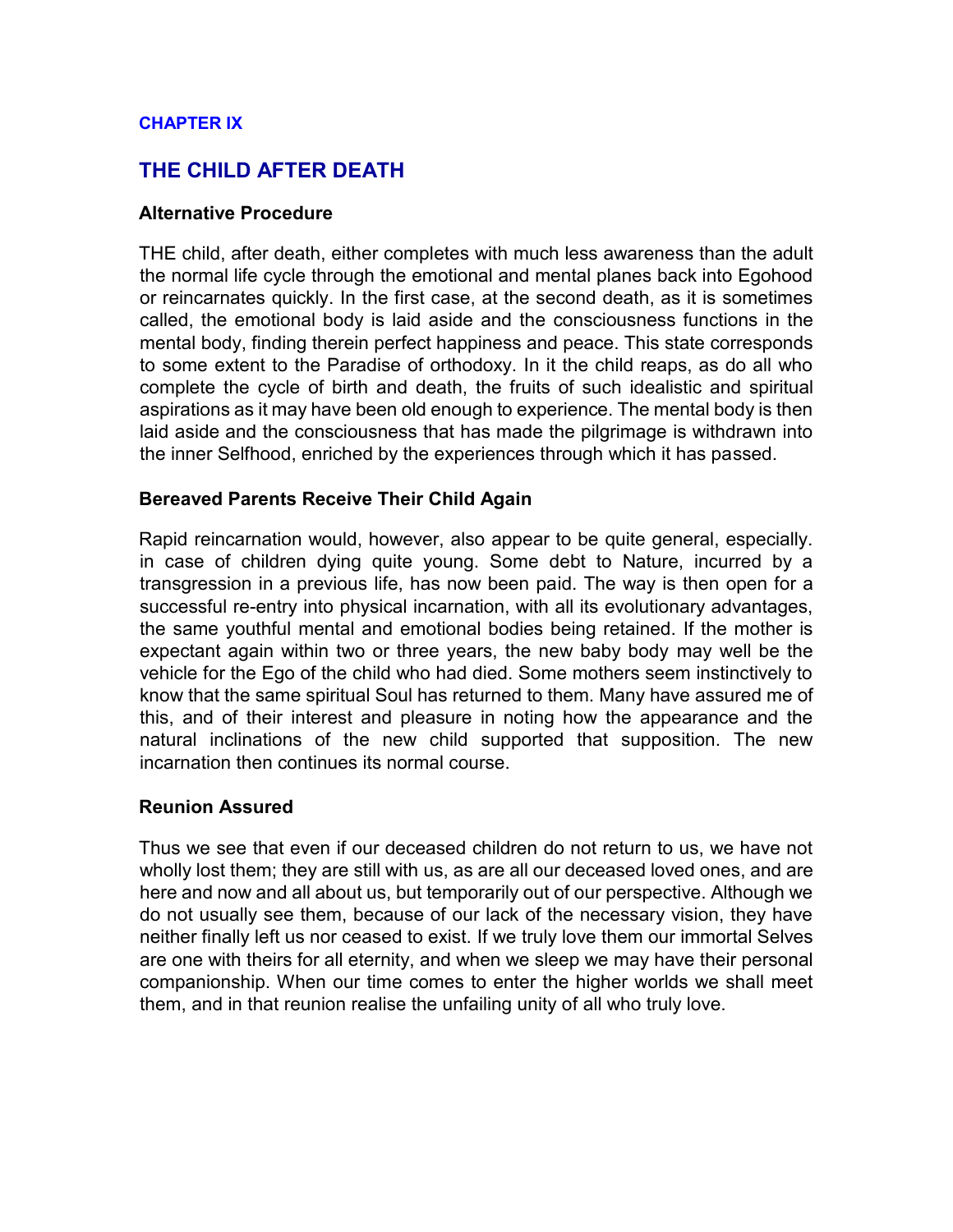#### **CHAPTER X**

## **HOW TO PREPARE FOR DEATH**

#### **The Heaven Which Awaits Us**

THE gradual withdrawal from the material towards the more spiritual worlds, which normally begins at death, culminates in entry into perfect happiness and fulfilment: This state of supreme content is a heaven indeed; for in it every aspiration is fulfilled, every feeling of unselfish love is completely expressed. In the heaven to which the departed withdraw in this second phase of the life after death, all loved ones are perceived as intimately present, all truth, all beauty, all peace, all love and happiness which the deceased is capable of experiencing, heal, uplift and reorient the Soul after its essential and fruitful sojourn on earth.

Herein, also, we perceive the precise operation of the law of cause and effect; for all experiences after death are the effects of causes set going during earth-life. Their richness is also exactly proportionate to the depth of the causative feelings, thoughts and aspirations. Everywhere, and so both here and hereafter, there is law, that law of cause and effect which ensures justice to every human being. A noble, kind, unselfish physical life is, therefore, the best preparation for the life after death.

#### **There is Nought to Fear**

What should we offer to death? Certainly, not fear, but rather a welcome, almost as if packing up for a holiday after the strenuous but essential and valuable experiences of life on earth. Someone has in fact, written concerning the near approach of death:

"The soul is packing up and just on wing, Like parting swallows when they seek the Spring."

Can one make plans for one's life after the death of the body? Certainly one can, for, as I have just said, the law of cause and effect operates from physical to superphysical life. Each one of us, therefore, is continuously making his afterdeath conditions by his daily thoughts, motives, feelings, words and deeds. If we live nobly, beautifully and unselfishly while on earth, we ensure for ourselves a corresponding measure of happiness hereafter.

#### **There is no Death**

We have thus found that in physical death there is nought of which to be afraid. Rarely is an individual conscious of the final departure from the body. He slips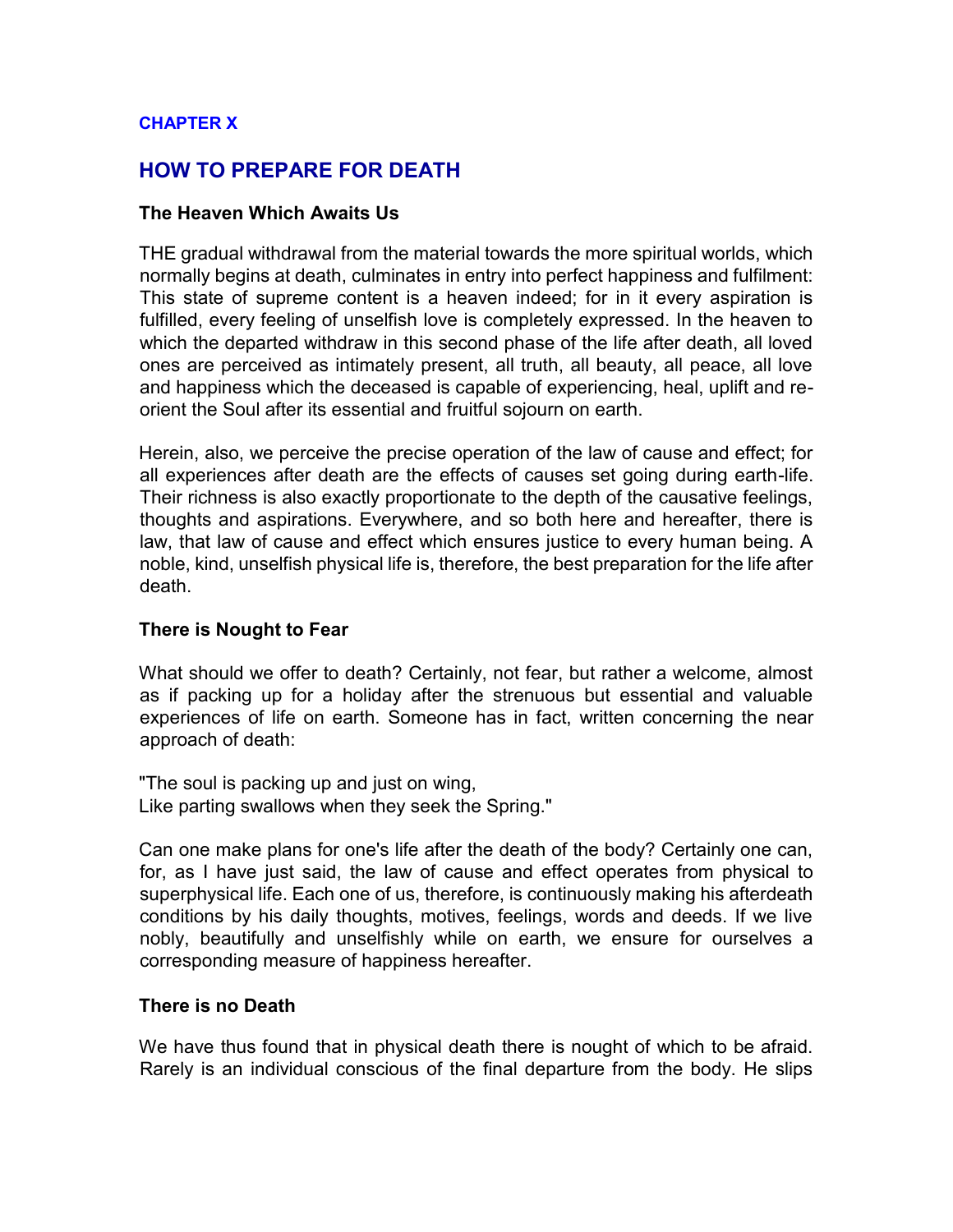away as in sleep, tranquilly, peacefully, without pain. Death for most people is a release into a freer, happier life. Birth is not the beginning of human existence.

Death is not its end. The body alone is born at physical birth. The body alone dies at physical death. Both birth and death are oft recurring incidents in the long series of earthly lives, by means of which alone we are enabled to climb upwards to full spiritual knowledge of our true, immortal, Selves or, in other words, to Adeptship. For that true Self, there is no death. Each one of us is an immortal Son of God. Death exists only in the eye that beholds it, touching only the physical body, freedom from which releases us in large measure from the blinding power of matter. The physical body and the matter of the physical world so often hide from us the spiritual realities which are all about us and within us, just as the veil of day conceals the ever shining stars.

#### **CHAPTER XI**

## **THE SEVEN VESTURES OF THE SOUL**

THE full, personal solution of the problem of survival consists first and foremost of personal experience of immortality, of knowing that one's essential Selfhood is independent of physical existence, is distinct from its temporary physical encasement. This experience is within the reach of those still living on earth. By purity of life and by regular daily contemplation of the inward Spirit, which is the true Self, the "living God", for which the body is a temple, that Inner Self may be discovered and its immortality known direct. As the booklist at the end of this work shows, Theosophical literature offers guidance in such reflective thinking and meditation upon the highest truths.

The more mental key to the problem of survival and the conditions after death consists of knowledge of the seven bodies of man. These are:

The physical body, [The e](http://www.theosophical.ca/EthericDouble.htm)theric double, [The emotional or astral body,](http://www.theosophical.ca/AstralBodyByPowell-A.htm) The lower mental body; vehicle of concrete though[t,](http://www.theosophical.ca/MentalBodyA.htm) The higher mental body, vehicle of abstract though[t,](http://www.theosophical.ca/CausalBody1.htm) The vehicle of intuition, The vehicle of spiritual will.

#### **The Two Diagrams**

The two diagrams appearing on the next two pages partly illustrate this classification. Figure 1 shows the seven bodies of man during life, the upward pointing triangle representing the Spiritual Triad, the Immortal Self of man, and the downward pointing triangle the mortal personality. The circles in which both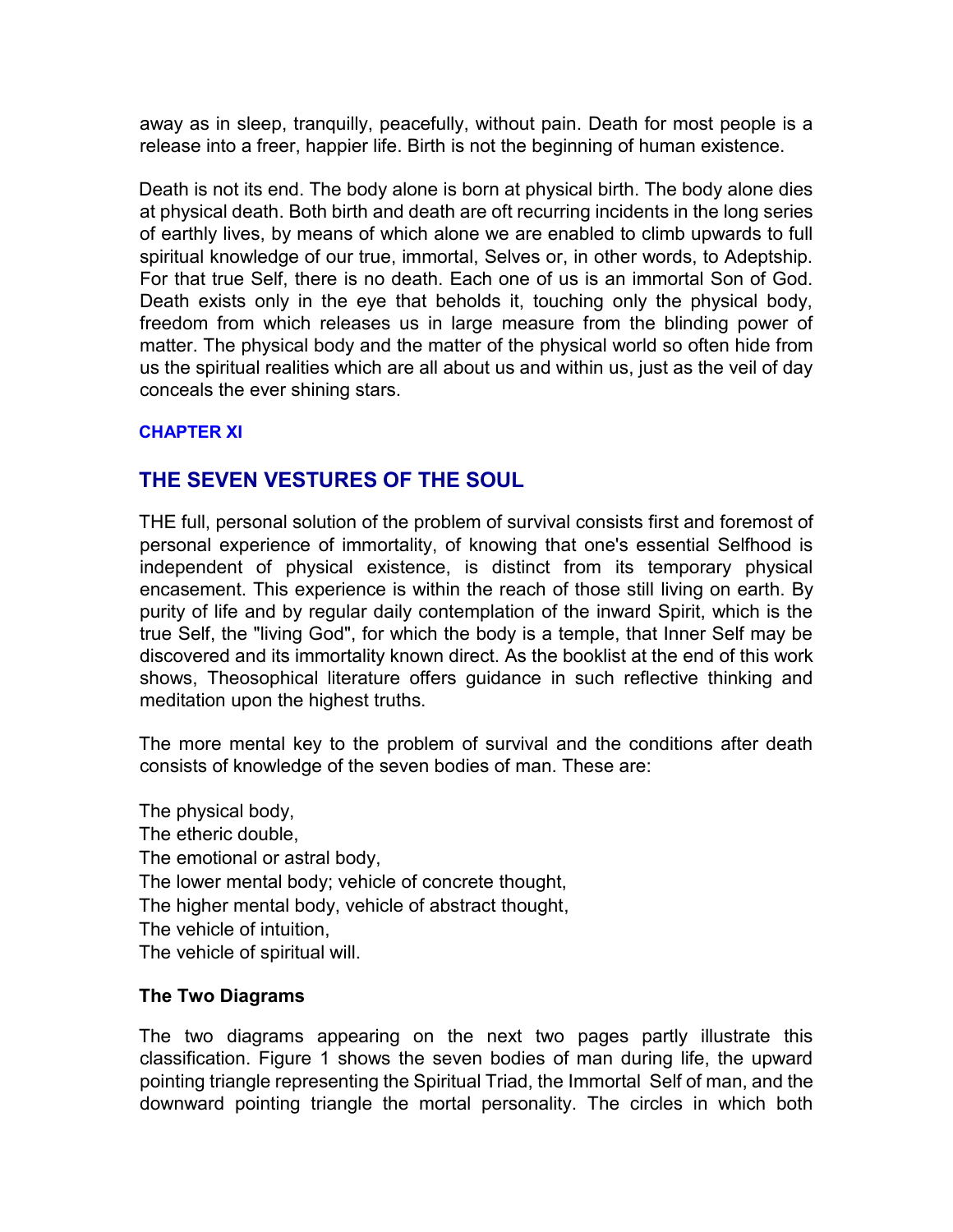triangles are enclosed refer, to the radiant aura of the Higher Self of man. **[**Man, Visible and Invisible, C. W. Leadbeater.**]**

Figure 2 depicts the changes which occur at the moment of death and shows how relatively insignificant they are. The physical body and its etheric double are separated from the rest of the deceased person, who is then endowed with only five vehicles of consciousness. The two circles representing the Egoic and the personal auras have, however, begun to coalesce, indicating the process which generally begins at death, of the gradual withdrawal into the spiritual Self of the higher attributes of the personal soul.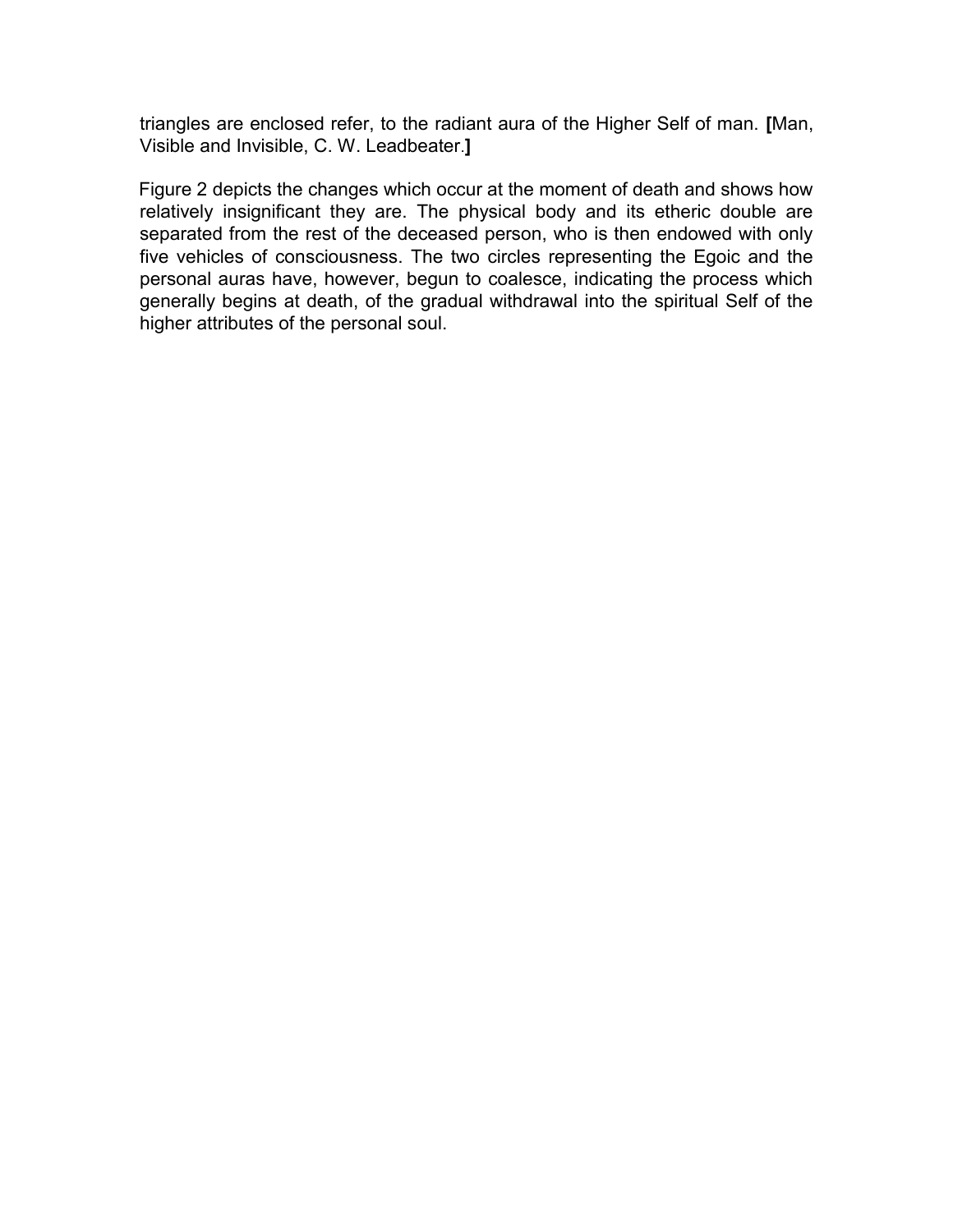#### **The Wraith**

At death, then, the physical body and the etheric double, which is the container of physical vitality, are laid aside. They disintegrate almost together, the etheric double generally conforming to the shape of the physical body throughout the process. In ordinary burial this occupies a certain period of time, during which the etheric double can become separate from the physical body and float at the surface of the grave or in the air immediately above it. This is one form of the wraith or ghost of a deceased person and it can, under certain conditions, become temporarily animated and more readily visible. At cremation both the physical and the etheric bodies are rapidly destroyed.

### **The Second Death and the Shell**

The threefold Inner Self is then clothed in the bodies of emotion and concrete thought. Using these as vehicles of consciousness with varying degrees of awareness, the Soul passes through the intermediate astral phase of the life after death. Ultimately, the emotional body is laid aside at what I, have earlier referred to as the second death, and slowly disintegrates. Under certain circumstances, it also can be temporarily animated, as by the magnetic fluid of a spiritualistic medium and circle, nature spirits, deceased persons or magicians. When thus animated, this "shell" can display some memory of physical life and some of the characteristics of the physical personality. It cannot originate ideas, however, nor does it usually communicate through mediums with an intelligence equal to that which the person possessed on earth. This discarded astral body should not be confused with the true Spirit of man, the Dweller in the Innermost, and cannot properly be referred to as "a spirit".

## **The Completed Cycle**

When the physical body is laid aside, the centre of consciousness is withdrawn, swiftly or slowly according to the condition of the deceased, through the intermediate or astral world, gradually to become established in the mental body, the instrument of concrete thought. As earlier described, the blissful happiness of a heaven-like existence is then slowly entered upon. This, ultimately, draws to a close, the mental body is, in its turn, discarded and consciousness is then focused wholly in the *Augoeides*, the body of light, the Causal Body, the vehicle of abstract intellect. The human cycle of forthgoing and return thus completed, the process of reincarnation in a new set of mortal vehicles usually begins.

#### **The Severance of the Lower from the Higher**

In the process of the withdrawal of the centre of self-consciousness from the physical to the spiritual vehicles, there gradually occurs a separation of the spiritual attributes of the deceased personality from its lower instincts, impulses and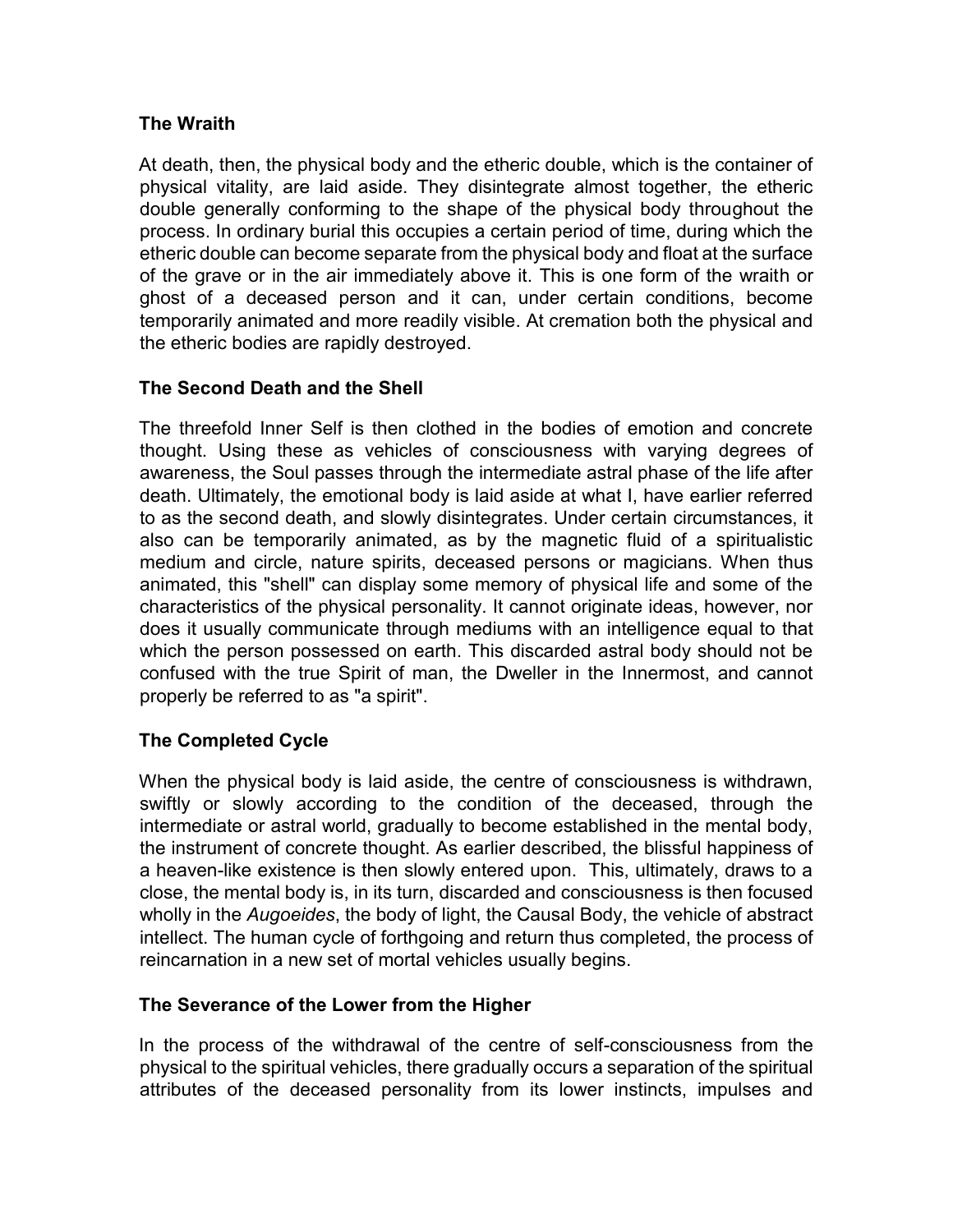recollections. As previously stated, the higher qualities are drawn up Into the Inner Self and the lower remnant is discarded. The Immortal Ego, the spiritual individuality, of Will, Wisdom and Abstract Intelligence, then exists in a condition of beatitude which is referred to as a heaven life or a heaven-like life and which in Hindu and Buddhist philosophy is called *Devachan*, or "the place of the Gods". The self-conscious personality of the deceased as it was on earth, with its higher feelings, aspirations, affections, and even tastes; or rather the higher essence of all these, enters *Devachan*. The more sensual feelings, desires and tendencies of the late personality cannot experience *Devachan*. They are left behind to float off into the earth's atmosphere with their vehicle, the astral body, as it disintegrates, its elements being returned to the sources from which they were originally drawn to body.

#### **Man, Mortal and Immortal**

Theosophy thus teaches that man is a septenary during life, a quintad immediately after death and later a quaternary and a triad in *Devachan*. The principle of individuality in the immortal, spiritual nature of man is centred in the vehicle of the Abstract Intellect, itself a vesture at that level of Spiritual Wisdom and Spiritual Will. Thus the inner individuality is a triad, a triune Deity endowed with the faculties of Will, Wisdom and Intelligence and this, as the ensouling principle, is connected during incarnation with the four personal bodies by means of the Sûtrátma or thread of life, the "silver cord ".

#### **One Power and One Life**

Despite this septenary classification of the principles or bodies of man, it should be remembered that they are all manifestations of one spiritual Entity, divine and human. After death, the purely human, terrestrial attributes and principles are discarded, whilst that portion of the divine Essence of the higher mental principle which is left unsullied survives. This, united with the spiritual Wisdom and the spiritual Will of the Ego, constitutes the Immortal Self of man, which is immune from death and evolves to Adeptship by virtue of successive lives on earth.

An Adept Teacher has described the process or the review of the physical life, which occurs at the death of the body, in these words: "At the last moment, the whole life is reflected in our memory and emerges from all the forgotten nooks and corners picture after picture, one event after the other. The dying brain dislodges memory with a strong supreme impulse, and memory restores faithfully every impression, entrusted to it during the period of the brain's activity. That impression and thought which was the strongest naturally becomes the most vivid and survives so to say all the rest which now vanish and disappear for ever, to reappear but in Deva Chan. No man dies insane or unconscious - as some physiologists assert. Even a *madman*, or one in a fit of *delirium tremens* will have his instant of perfect lucidity at the moment of death, though unable to say so to those present. The man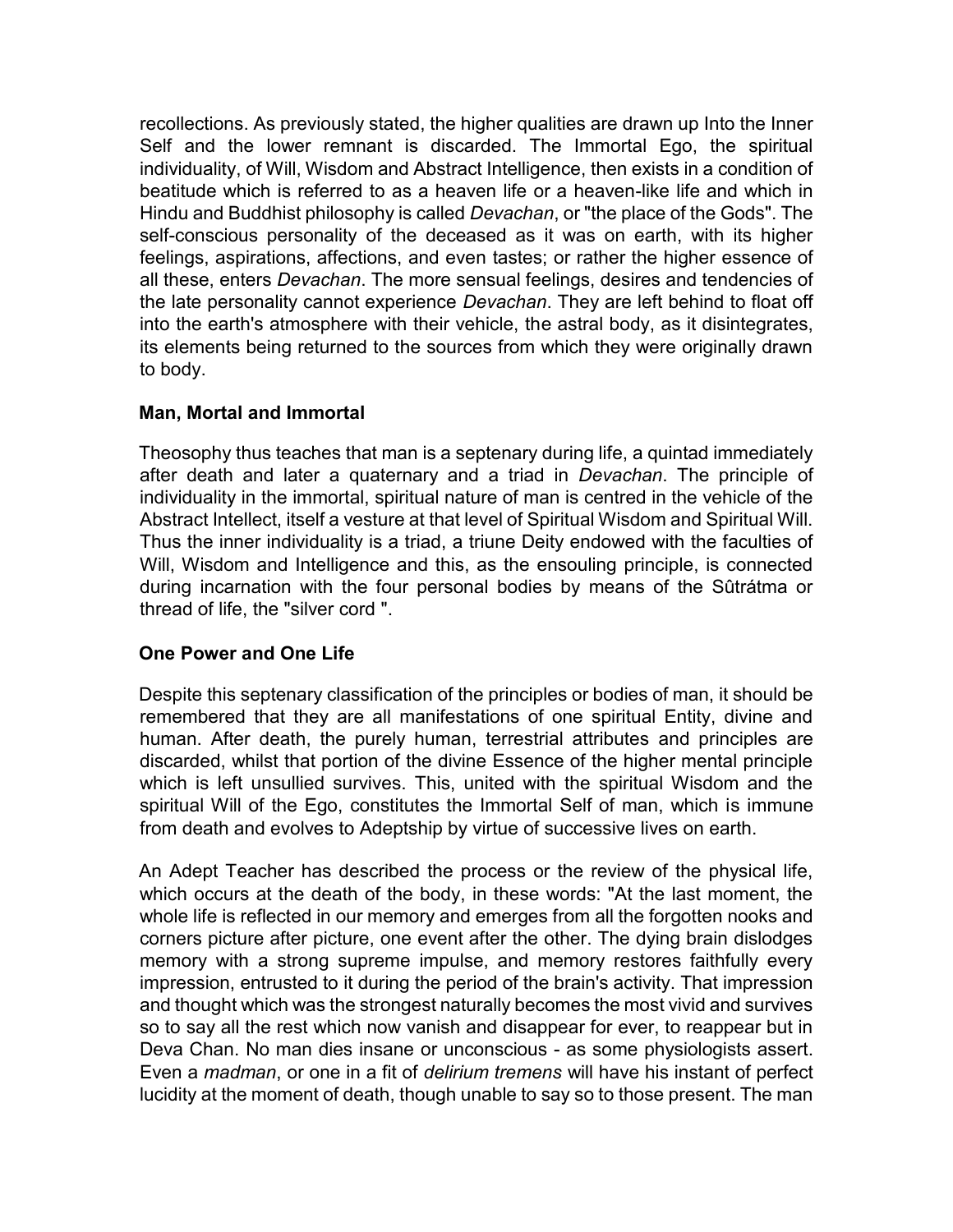may often appear dead. Yet from the last pulsation, from and between the last throbbing of his heart and the moment when the last spark of animal eat leaves the body - the brain *thinks* and the Ego lives over in those few brief seconds his whole life over again. Speak in whispers, ye, who assist at a death bed and find yourselves in the solemn presence of Death. Especially have you to keep quiet just after Death has laid her clammy hand upon the body. Speak in whispers, I say, lest you disturb the quiet ripple of thought, and hinder the busy work of the Past casting on its reflections upon the veil of the future." (*The Mahatma* Letters to A. P. Sinnett, Letter XXIII, page 170.)

Madame Blavatsky describes death and these *post-mortem* processes as follows: " When the man dies, his three lower principles leave him for ever; *i.e.,* body, life, and the vehicle of the latter, the astral body **[** Called the etheric double in later Theosophical literature and throughout this book.**]** or the double of the *living* man. And then, his four principles - the central or middle principle (the animal soul or Kâma Rûpa) **[**Called the astral body in this book**]**, with what it has assimilated from the lower Manas, and the higher triad-find themselves in Kâma Loka. The latter is an astral *locality*, the *limbus* of scholastic theology, the *hades* of the ancients, and, strictly speaking, a *locality* only in a relative sense. It has neither a definite area nor boundary, but exists *within* subjective space, *i.e*., is beyond our sensuous perceptions. Still it exists and it is there that the astral *eidolons* of all the beings that have lived, animals included, await their "second death". For the animals it comes with the disintegration and the entire fading out of their *astral* particles to the last. For the human *eidolon* it begins when the âtma-buddhimanâsic triad is said to "separate" itself from its lower principles, or the reflection of the expersonality, by falling into the devachanic state. . . . Then the kâmarûpic phantom, remaining bereft of its informing, thinking principle, the higher Manas, and the lower aspect of the latter, the animal intelligence, no longer receiving light from the higher mind, and no longer having a physical brain to work through, collapses."**[**The Key to Theosophy, H. P. Blavatsky, page 97.**]**

#### **CHAPTER XII**

## **PHILOSOPHERS AND POETS AND THE LIFE AFTER DEATH**

"BEREAVEMENT", writes Dean Inge, "Is the deepest initiation into the mysteries of human life, an initiation more searching and profound than even happy love. Love remembered and consecrated by grief belongs, more clearly than the happy intercourse of friends, to the eternal world; it has proved itself stronger than death."

Sir Thomas Browne combines the practical observation of the physician with the mystic's visionary apprehension, in his account of the mysterious beauty of death as considered by him in the case of one of his patients. With the deeper impression he received of it he still, as Pater says in *Appreciations*, surprises and moves his reader. The death being slow, he had been able to note the spiritualising of the bodily frame, and simultaneously to watch the spirit in the very t, as it were, of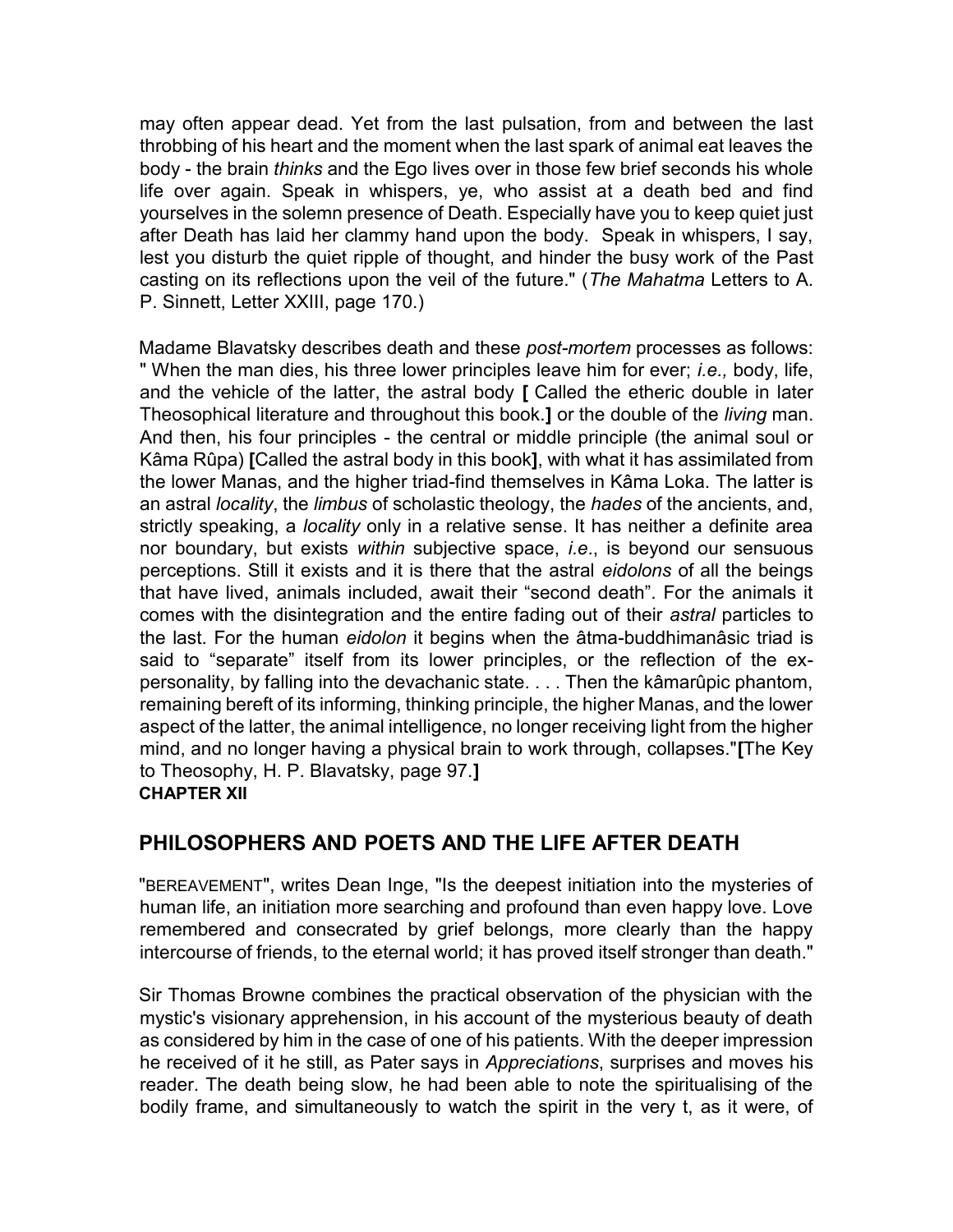changing its material vesture, a wonderful new type of grace being involved in the process. `The infinite future had invaded this life perceptibly to the senses, like the ocean felt far inland up a tidal river.' " **[***The Poetry and Beauty of Death*, Rev. Arthur E. Massey.**]**

" Of the dead alone ", says Maeterlinck, " should portraits be painted, for it is only they who are truly themselves and who, for one instant, stand revealed as they are." And elsewhere he quotes a saying of Lavater:" Death does not only beautify our inanimate form; nay, the mere thought of death gives a more beautiful form to life itself."

" Death slew not him, but he made death his ladder to the skies."

#### -*Spenser*

I cannot say and I will not say That he is dead. He's just away! With a cheery smile and a wave of the hand He's vanished into the unknown land, And left us dreaming how fair It needs must be since he lingers there. And you, oh, you who so greatly yearn For the old-time step and the glad return, Think of him as faring on, as dear In the love of there, as the love of here; And the loyal still, as when he gave the blows Of his warrior's strength to his country's foes! Mild and gentle as he was brave, When the sweetest love of his life he gave To little things. Think of him as the same I Say,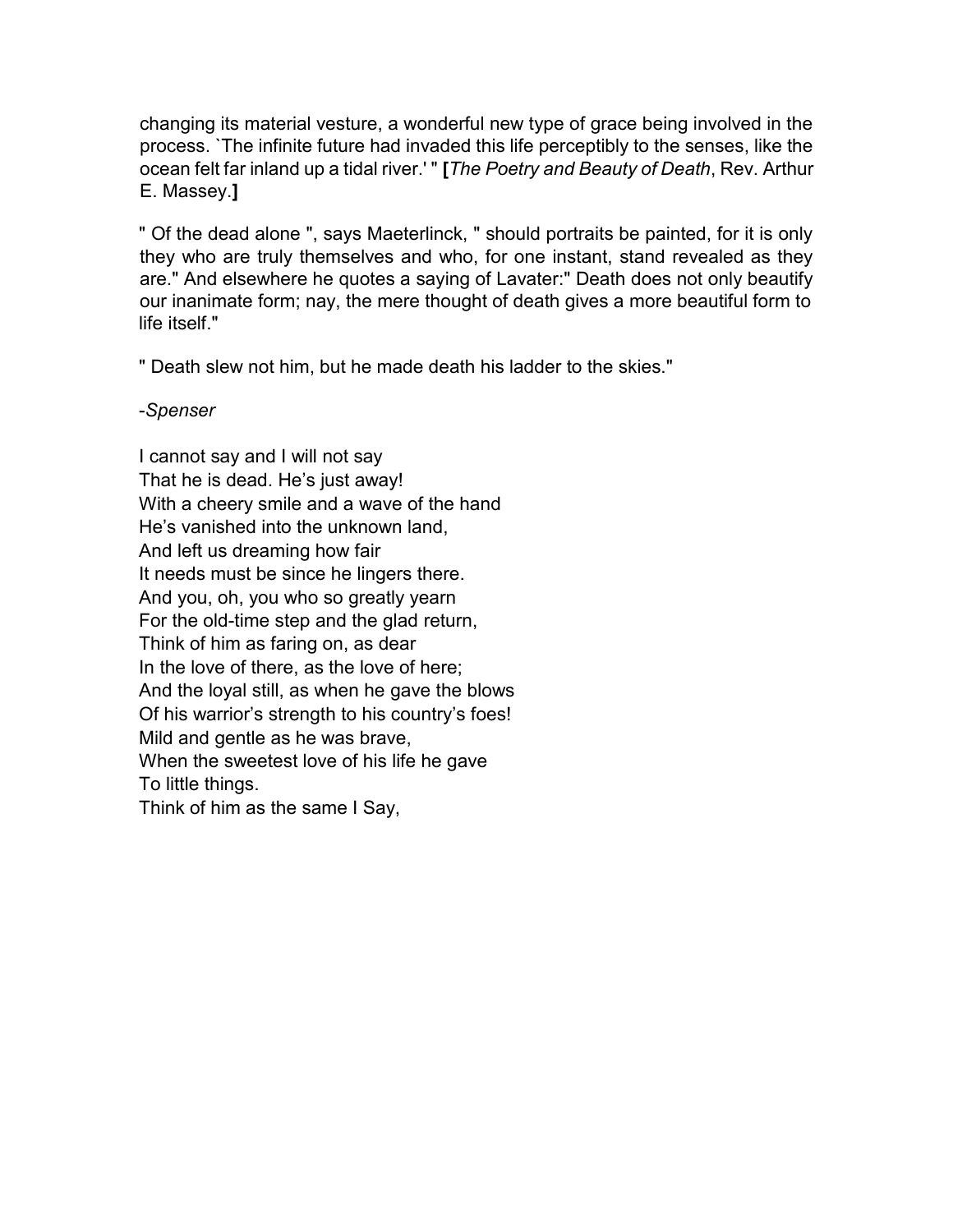He is not dead, he is just away." *-James Whitcomb Riley*

"Death itself is nothing more than a great kiss of affection … When a human being quits this earthly life it is God who takes His child in His arms, kisses it and carries it away from earth to brighter and more blissful spheres."

#### *R. P. Downes*

"Death is a cessation from the impression of the senses, the tyranny of the passions, the errors of the mind, and the servitude of the body."

#### *-Antoninus*

Who knows if that which is called death be not life, and life mere dying? " -*Euripides*

"Death is to Life as going away is to coming. After blossoming for a while everything dies down to its own root; This going back to one's origin is called Peace.

#### *-An Ancient Chinese Scripture*

#### **A SOLDIER - HIS PRAYER**

(This anonymous poem was written during the Second World War by one of the British Eighth Army on a scrap of paper which fluttered into the hands of another soldier sheltering in a slit trench during the battle of El Agheila, North Africa.)

"Stay with me, God. The night dark, The night is cold; my little spark Of courage dies. The night is long; Be with God, and make me strong.

I love a game. I love a fight. I hate the dark; I love the light. I love my child; I love my wife. I am no coward. I love Life.

Life with its change of mood and shade. I want to live. I'm not afraid.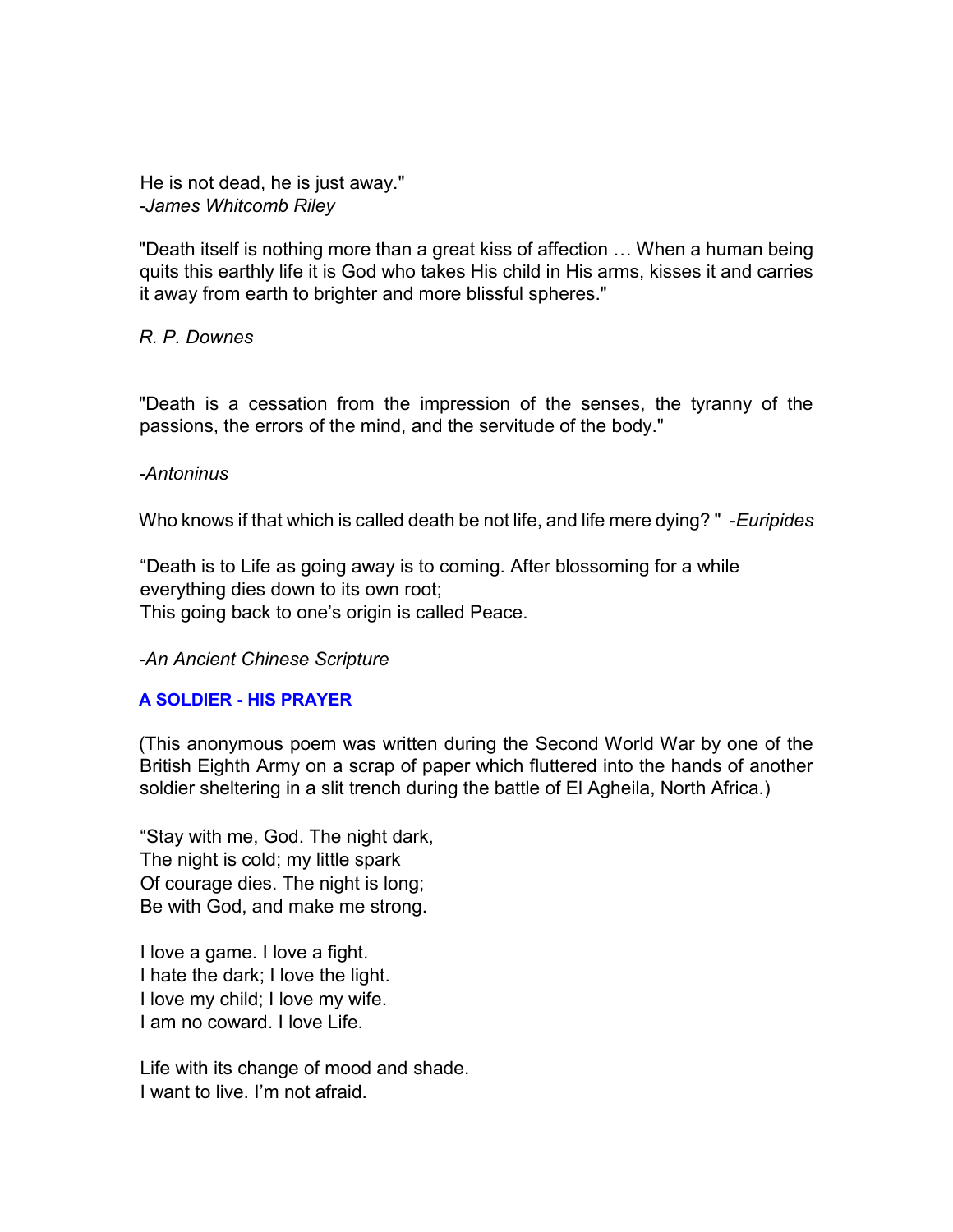But me and mine are hard to part; Oh, unknown God, lift up my heart.

You stilled the waters at Dunkirk And saved Your Servants. All Your work is wonderful, Dear God. You strode before us down that dreadful road.

We were alone, and hope had fled; We loved our country and our dead. And could not shame them; so we stayed The course, and were not much afraid.

Dear God, that nightmare road! And then That sea! We got there … we were men. My eyes were blind, my feet were torn, My soul sang like a bird at dawn

I knew that death is but a door. I knew what we were fighting for: Peace for the kids, our brothers freed, A kinder world, a cleaner breed.

I'm but the son my mother bore, A simple man, nothing more. But .. God of strength and gentleness, Be pleased to make me nothing less.

Help me, O God when Death is near to mock the haggard face of fear, That when  $I$  fall - if fall  $I$  must  $-$ My soul may triumph in the Dust."

#### **AN ADVENTURE**

What an adventure it will be to die. When the dark sky, Rent like the petal of an opened rose, Parts to disclose

The Golden Heart of Beauty at its core! What a divine adventure to explore The Valley of the Shadow, where the roar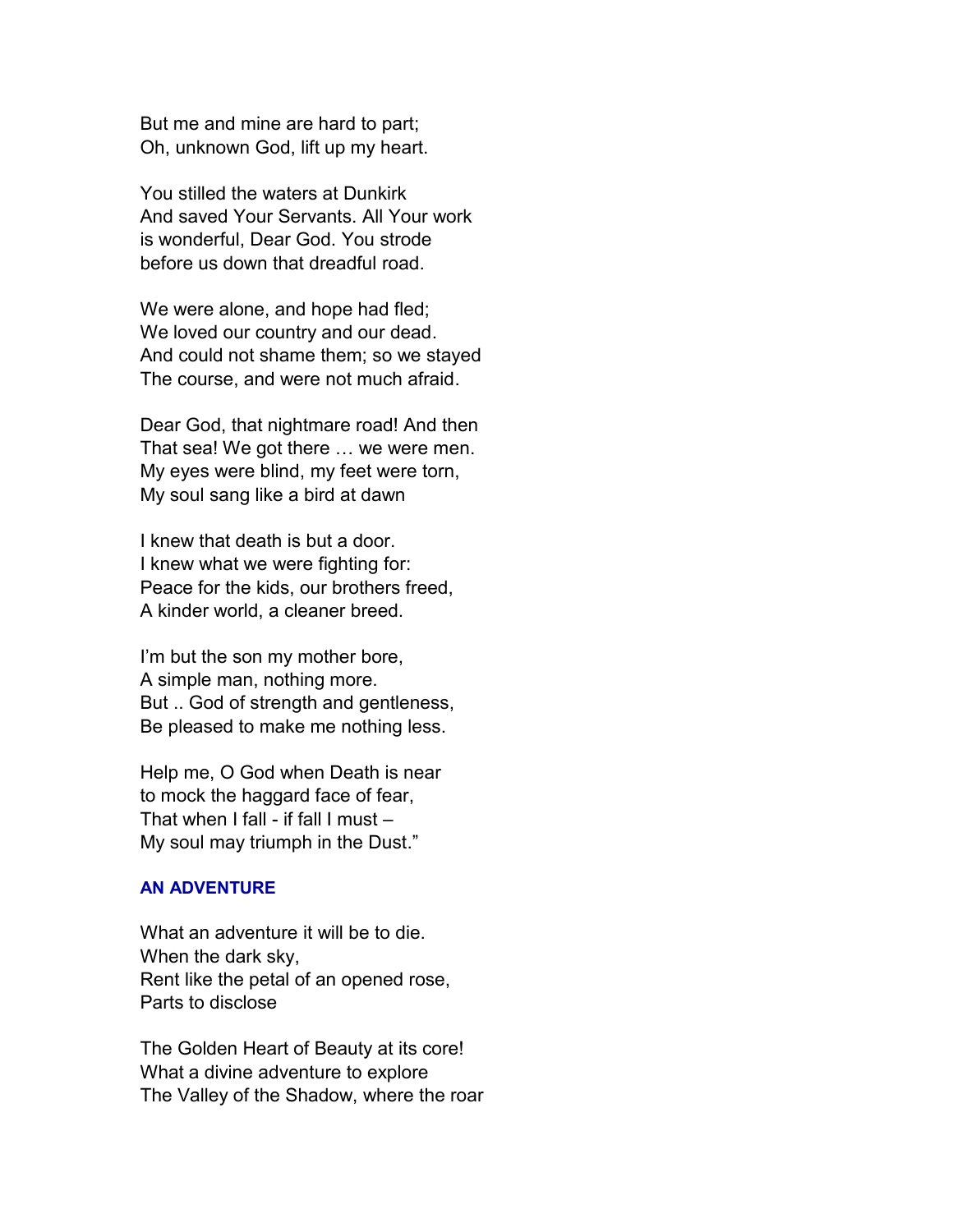Of Life's red river gradually grows dumb

And darkness strangles us and we become Sightless, and numb, Nerveless, and cold; Feeling the dear familiar body torn A robe outworn …

From the unmantled spirit fold by fold! What an adventure it will be to die, And in a magic moment be reborn Passing unconsciously upon a sigh From night to morn.

To wake from sleep and find The eyes no longer blind; And like a sword unsheathed, and bright, and bare The swift emancipated immortal Mind Flashing and flaming in the ampler air.

*-Robert Campbell Macfie*

#### **THERE IS NO DEATH**

One said: It is Death And I, in weakness slipping through the night, In some afright Looked up, And lo, no spectre grim, but just a dim sweet face A sweet high, Mother face, alight with tenderness and grace Thou are not Death, I cried for life's supremest fantasy Had never thus envisaged Death to me; Thou are not Death, the End? In accents winning, came the answer: Friend, There is no Death! I am the Beginning, not the End!

*John Oxenham*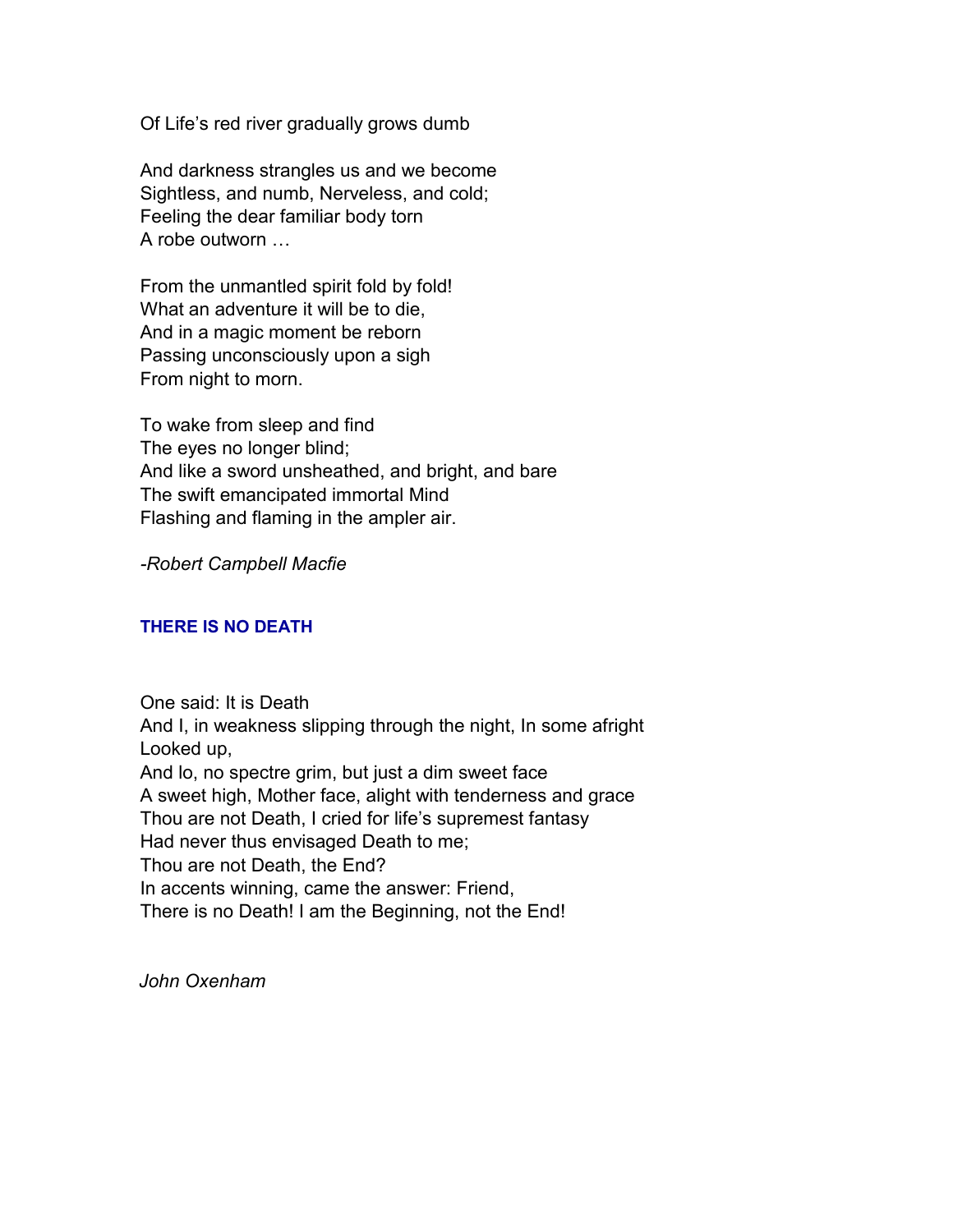## **THE SOURCE OF THEOSOPHICAL KNOWLEDGE**

THE SECRET DOCTRINE is the accumulated Wisdom of the Ages, and its cosmogony alone is the most stupendous and elaborate of all systems ... the facts which have actually occupied countless generations of initiated seers and prophets to marshall, set down and explain . . . are all recorded on a few pages of geometrical signs and glyphs. The flashing gaze of those seers has penetrated into the very kernel of matter, and recorded the soul of things there, where an ordinary profane observer, however learned, would have perceived but the external work of form. . . . [The Secret Doctrine] is an uninterrupted record, covering thousands of generations of seers, whose respective experiences were made to test and verify the traditions, passed on orally by one early race to another, of the teachings of higher and exalted Beings, who watched over the childhood of Humanity... [They did this] by checking, testing, and verifying, in every department of Nature, the traditions of old, by the independent visions of great Adepts; that is to say, men who have developed and perfected their physical, mental, psychic, and spiritual organisations, to the utmost possible degree. No vision of one Adept was accepted till it was checked and confirmed by the visions-so obtained as to stand as independent evidence- of other Adepts, and by centuries of experience." **[***The Secret Doctrine*, H. P. Blavatsky, Volume I, Adyar Edition, 316.**]**

## **A METHOD OF MEDITATION**

#### **Preparation**

Body relaxed. Emotions harmonised. Mind alert and charged with will. Centre of awareness established in the Higher Self, the Spiritual Soul, the Immortal Ego.

#### **Dissociation**

Mentally affirm and realise -

I am not the Physical Body I am the Spiritual Self. I am not the Emotions. I am the Spiritual Self. I am not the Mind. I am the Spiritual Self.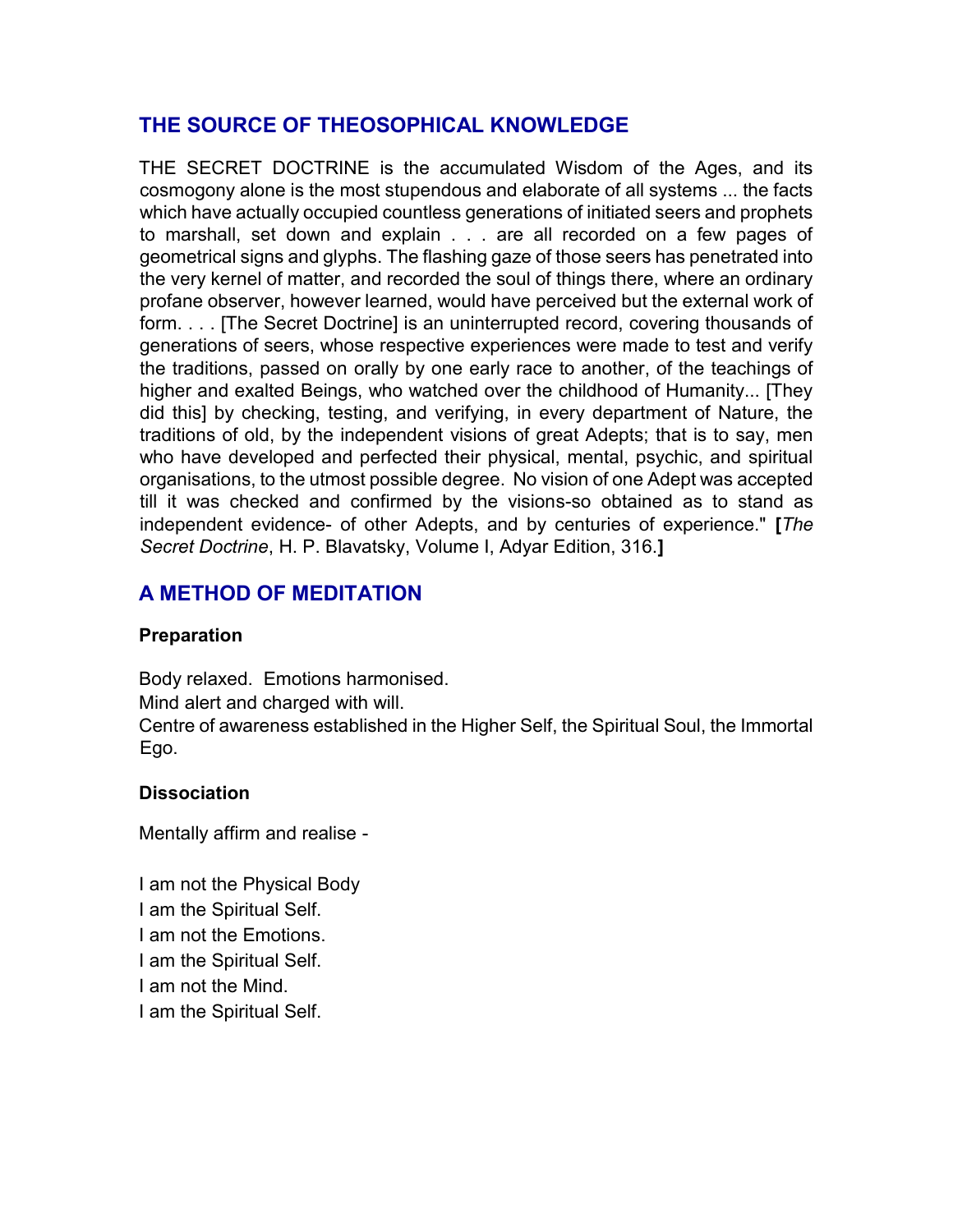#### **Meditation**

I am the Divine Self. (Think of the Monad.) Immortal. **Eternal** Radiant with Spiritual Light. I am that Self of Light,that Self am I. The Self in me, the Atmâ **[** Atmâ, Sanskrit The Spirit-Essence of man. **]** is one with the Self in all, the Paramâtma. **[**Paramâtma, Sk.The Spirit Essence of the universe, its presiding Intelligence, the Solar Logos, Our Lord the Sun.**]** I am that Self in all; that Self am I. The Atma and the Paramâtmâ are one. I am THAT. THAT am I.

#### **Closing**

Bring the centre of awareness into the formal mind, illumined and responsive to the intuition. Into the emotions, irradiated by Spiritual Light. Into the body, empowered by Spiritual Will, inwardly vitalised, and Self-recollected throughout the day, remembering the Divine Presence in the heart, the Inner Ruler Immortal, seated in the hearts of all beings.

Relax the mind and permit the uplifting effect of the meditation to extend into the studies and the life of the day.

(For explanations and comments, *vide A Yoga of Light* by Geoffrey Hodson, Theosophical Publishing House, Adyar, Madras, India.)

#### **THEOSOPHY AND THE THEOSOPHICAL SOCIETY**

THE word *Theosophia*, derived from two Greek words meaning Divine Wisdom, was coined by the Neo-Platonists in the 2nd century of the Christian era to connote the truths revealed to man by his evolutionary Elders at the dawn of human life on this planet, and added to, checked and re-checked down to the present day by an unbroken succession of Adept **[** *Adept*. An Initiate of the 5th degree; a Master in the Science of Esoteric Philosophy; a perfected Man; an exalted Being who has attained mastery over the human nature and possesses knowledge and power commensurate with lofty evolutionary stature. This fulfilment of human destiny is thus described by St. Paul: " Till we all come in the unity of the faith, and of the knowledge of the Son of God, unto a perfect man, unto the measure of the stature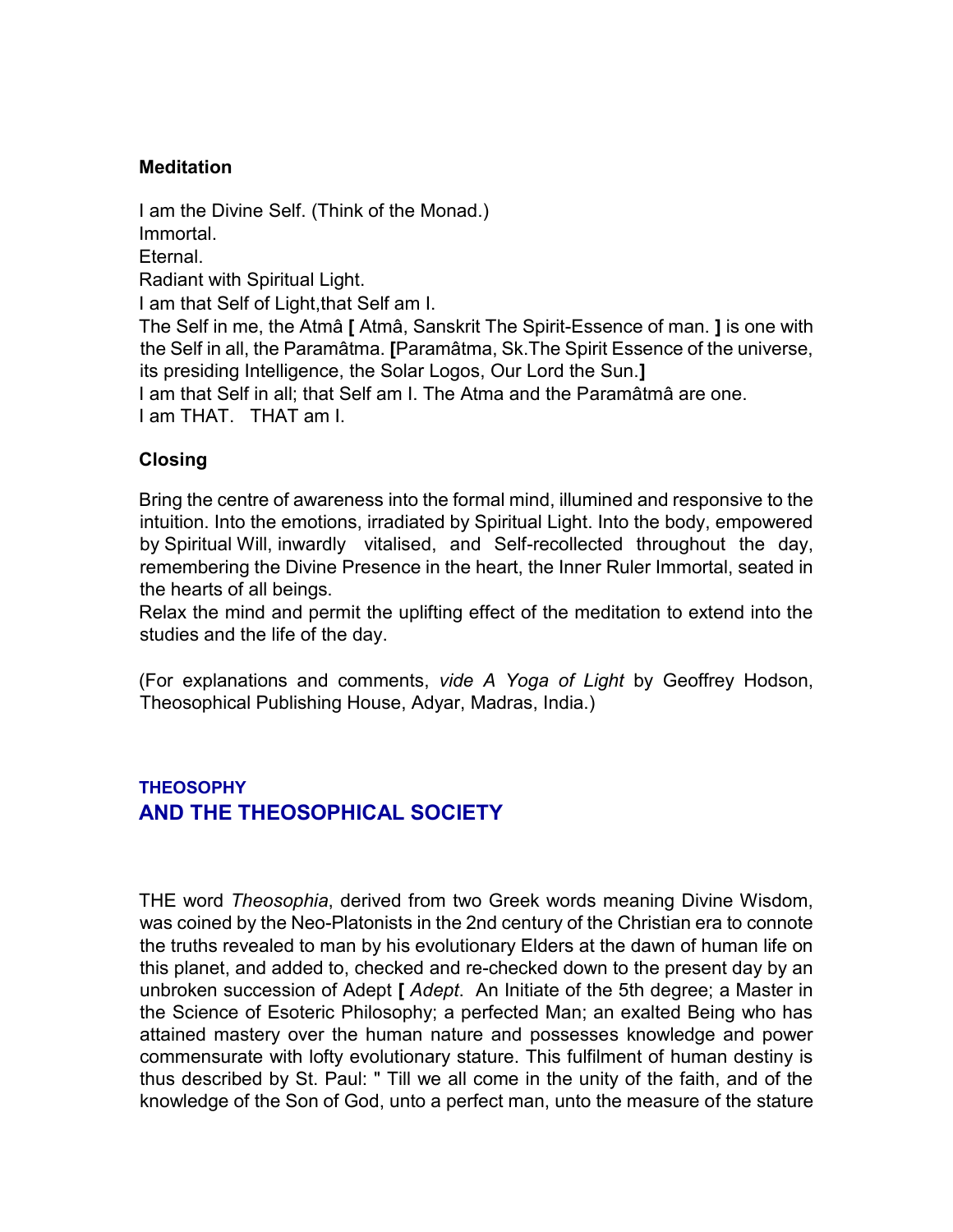of the fulness of Christ." (*Eph*., IV. 13) Certain Adepts remain on earth to assist humanity and are referred to by St. Paul as "just men made perfect ". (*Heb*., XII. 23) The Lord Christ similarly described the destiny of man in His words: "Ye therefore shall be perfect, as your heavenly Father is perfect." (*Matt*., V. 48, R. V.)**]** occult investigators. The full fruits of this dual process have been preserved by the still living Hierophants and Initiates of the Greater Mysteries, in which they were imparted to pledged neophytes alone. In their doctrinal aspect, these Mysteries consist of a vast body of teaching which embraces every conceivable subject to which the mind of man can be turned.

The fundamental principles of religion, philosophy, art, science and politics are all contained within this Wisdom of the Ages. From the time of the closing of the Neo Platonic and Gnostic Schools to the last quarter of the 19th century, save for the few Alchemists, Kabalists, Rosicrucians, occultly instructed Masons and Christian mystics, Theosophy was unknown in the Western world. Before then it was known and studied in various forms by the Platonists, the Pythagoreans, the Egyptians and the Chaldeans, whilst in India and China it has been preserved down the ages in unbroken continuity. It is the wisdom of the *Upanishads* and the *Vedas*, the very heart of Hinduism, Taoism and Islam. By means of allegory and symbol it is revealed in the Christian Scriptures, the dead-letter reading of which has blinded Christians to their deeper significance.

The Theosophical Society, founded in New York in 1875, a reincarnation of innumerable similar movements in the past, is one of the many channels chosen from time to time by the Teachers of the Race for the transmission of this Ancient Wisdom to man. Theosophists are offered the opportunity of studying, living and presenting the age-old truths to the world in terms of modern thought. Though the presentations may vary, Theosophy itself, being all-Truth, is unchanging and eternal.

The study of comparative religion reveals the existence of certain doctrines which are common to all World Faiths. Although differently presented in each, when collected and blended into a whole, these teachings constitute a basic body of revealed Truth which can be studied independently of all religious systems. Each world religion reveals an arc of the circle of Eternal Wisdom. Theosophy, although, as yet but partially revealed to man, is the full circle of Truth. Age by age, at the direction of Those who are the Guardians of knowledge and its accompanying power, aspects of the Eternal Wisdom are revealed to man through world religions and philosophies.

The great practical value of Theosophy consists in its revelation of the meaning and purpose of human existence, which without it is a hopeless puzzle defying solution. A puzzle may be solved by two methods. One is that of trial and error, of experimenting with various pieces in the hope that ultimately they will fit together. This is a slow and unsatisfactory method, particularly in the attempt to solve the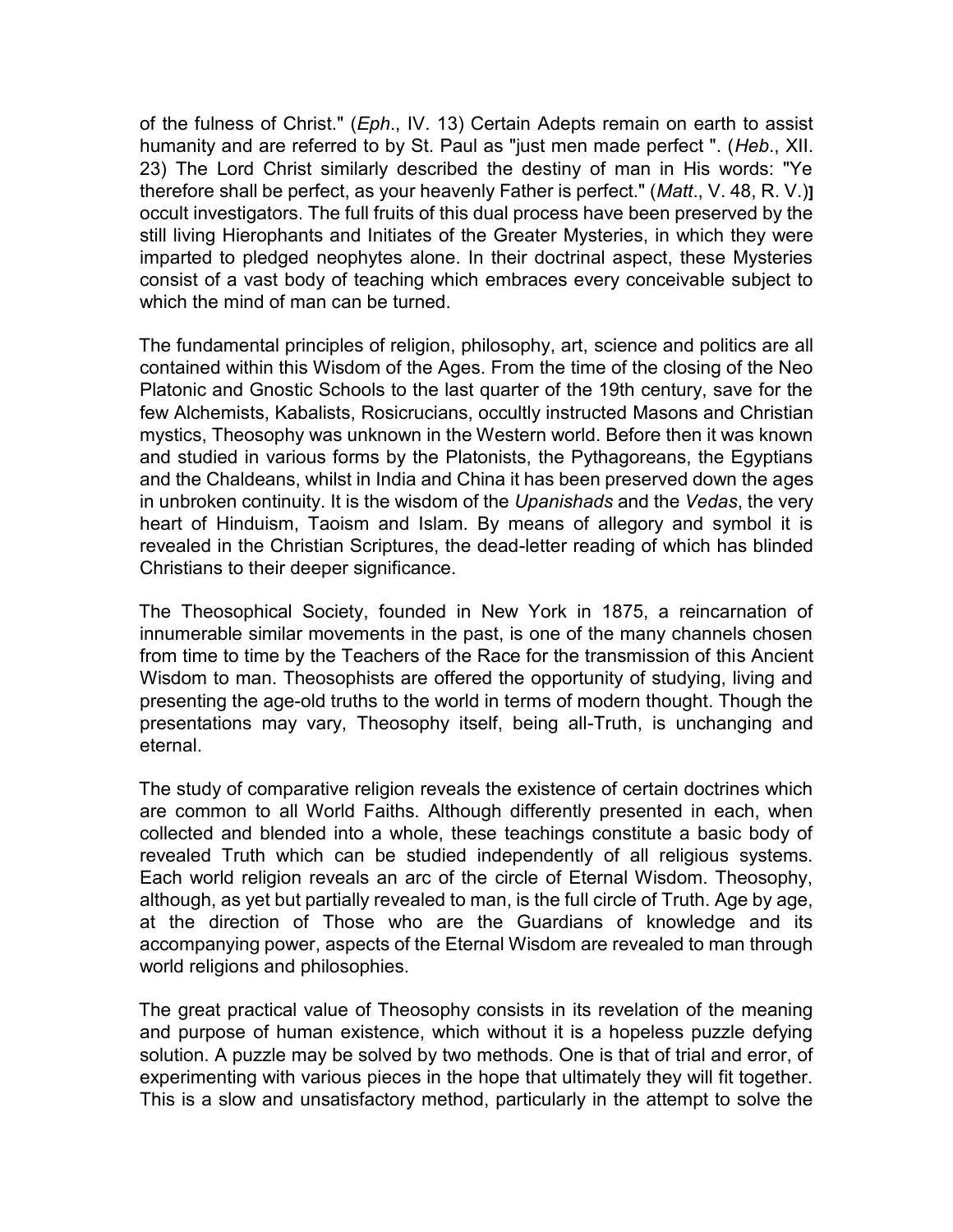problems of life. The other method, far more satisfactory, is based on preknowledge of the position of the various pieces in the complete design.

Theosophy provides that knowledge, reveals the due place in an evolutionary plan of every individual and every event.

Life somewhat resembles a piece of tapestry. On the under side one sees little save incomprehensible tangles, knots, badly blended colours and a general confusion. Examination of the upper side, however, reveals the whole pattern, shows that the confusion is only apparent, since every juxtaposition is essential to the completion of the design. So also, the apparent confusion in the lives of individuals and of Nations. Theosophy reveals the plan of life, thereby bestowing mental serenity upon those who study it and making intelligent and purposeful living possible for them.

The student of Theosophy will do well to recognise that the human mind, being finite, cannot fully comprehend abstract Truth, which is infinite. As the human intellect develops, man's power of comprehension increases. Truth appears to change, as does the shape of a mountain gradually approached and seen from different points of view. The mountain itself is, however, relatively changeless, as also is eternal Truth. Theosophy being all-Truth, no final theosophical statement is ever possible. No theosophical teacher can legitimately make authoritative pronouncements. In the Theosophical Society opinion is therefore free, save, perhaps, concerning the brotherhood of man, which tends to be regarded as a fact in Nature to be recognised rather than as a dogma to be enforced. With this exception, no theosophical utterance is binding upon another and no statement is regarded as representing final Truth.

The Theosophical Society is officially described as being "composed of students, belonging to any religion in the world or to none, who are united by their approval of the Society's Objects, by their wish to remove religious antagonisms and to draw together men of goodwill whatsoever their religious opinions, and by their desire to study religious truths and to share the results of their studies with others. Their bond of union is not the profession of a common belief, but a common search and aspiration for Truth. They hold that Truth should be sought by study, by reflection, by purity of life, by devotion to high ideals, and they regard Truth as a prize to be striven for, not as a dogma to be imposed by authority. They consider that belief should be the result of individual study or intuition, and not its antecedent, and should rest on knowledge, not on assertion. They extend tolerance to all, even to the intolerant, not as a privilege they bestow it as a duty they perform, and they seek to remove ignorance, not to punish it. They see every religion as an expression of the Divine Wisdom and prefer its study to its condemnation, and its practice to proselytism. Peace is their watchword, as Truth is their aim.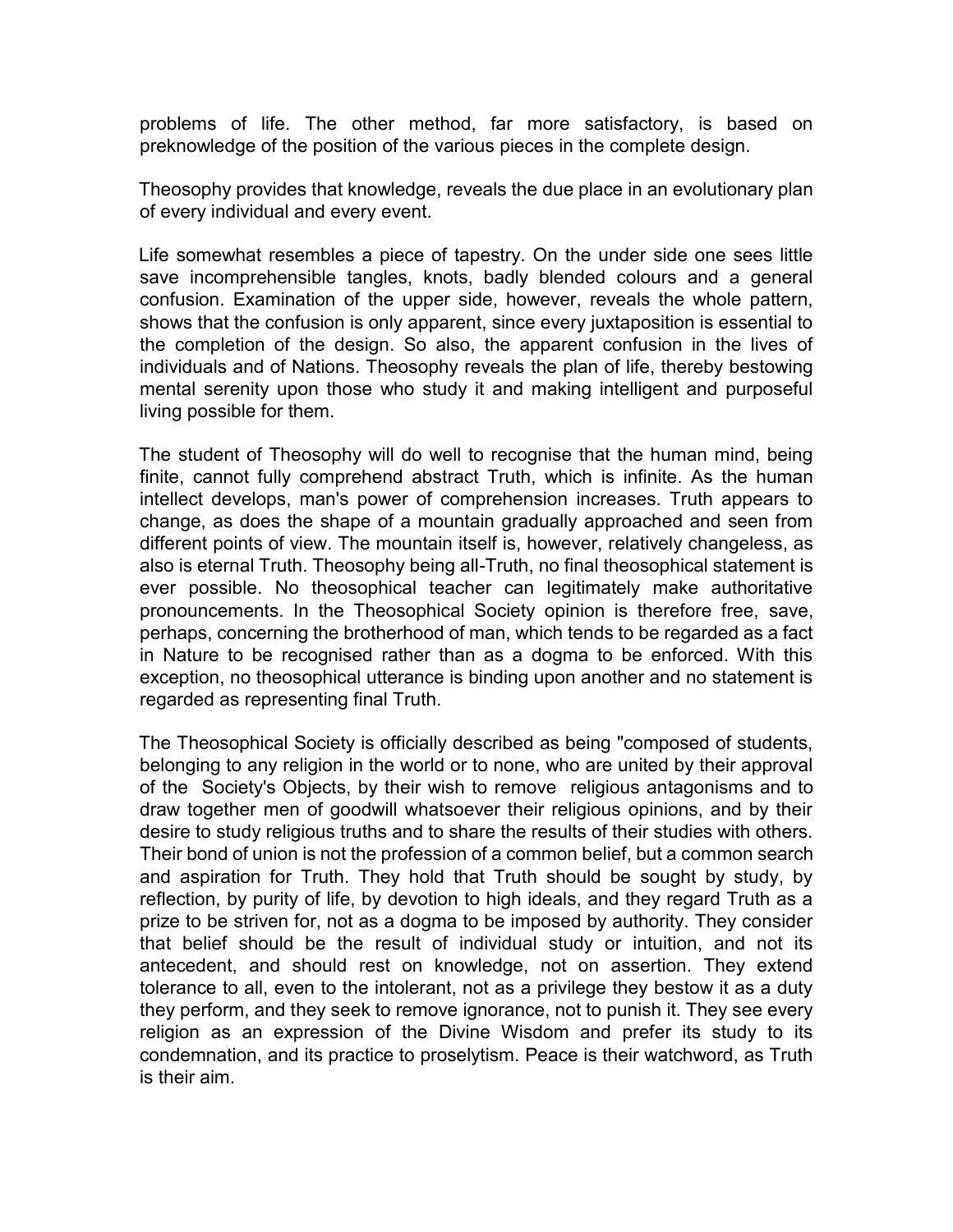"Theosophy is the body of truths which forms the basis of. all religions, and which cannot be claimed as the exclusive possession of any. It offers a philosophy which renders life intelligible, and which demonstrates the justice and the love which guide its evolution. It puts death in its rightful place as a recurring incident in an endless life, opening the gateway to a fuller and more radiant existence. It restores to the world the Science of the Spirit, teaching man to know the Spirit as himself and the mind and body as his servants. It illuminates the scriptures and doctrines of religions by unveiling their hidden meanings, and thus justifying them at the bar of intelligence, as they are ever justified in the eyes of intuition."

On December 23rd, 1924, the General Council of the Theosophical Society passed the following Resolution affirming freedom of thought within the Society

"As the Theosophical Society has spread far and wide over the civilised world, and as members of all religions have become members of it without surrendering the special dogmas, teachings and beliefs of their respective faiths, it is thought desirable to emphasise the fact that there is no doctrine, no opinion, by whomsoever taught or held, that is in any way binding on any member of the Society, none which any member is not free to accept or reject. Approval of its three objects is the sole condition of membership. No teacher or writer, from H. P. Blavatsky downwards, has any authority to impose his teachings or opinions on members. Every member has an equal right to attach himself to any teacher or to any school of thought which he may choose, but has no right to force his choice on any other. Neither a candidate for any office, nor any voter, can be rendered ineligible to stand or to vote because of any opinion he may hold, or because of membership in any school of thought to which he may belong. Opinions or beliefs neither bestow privileges nor inflict penalties. The Members of the General Council earnestly request every member of the Theosophical Society to maintain, defend and act upon these fundamental principles of the Society, and also fearlessly to exercise his own right of liberty of thought and of expression thereof, within the limits of courtesy and consideration for others."

Despite this complete absence of dogmatism, which should be the hallmark of all expositions of Theosophy, there does exist a general body of teaching, a synthesis of the common doctrines of world philosophies and religions, ancient and modern, which in practice is generally accepted *as long as it rings true*. Apart from the development and use of supersensory powers as a means of research, this constitutes a test which each student can apply to all the theosophical teachings *do they ring true*? If an affirmative answer is possible, they may be accepted as working hypotheses until fuller knowledge proves or disproves them. Should a statement not ring true, three courses are open to the student. He may reject, ignore, or suspend judgment until by self-training he develops the capacity to discover the facts for himself. The last of these three courses would appear to be the most desirable. Thus the attitude of mind in which Theosophy should be studied